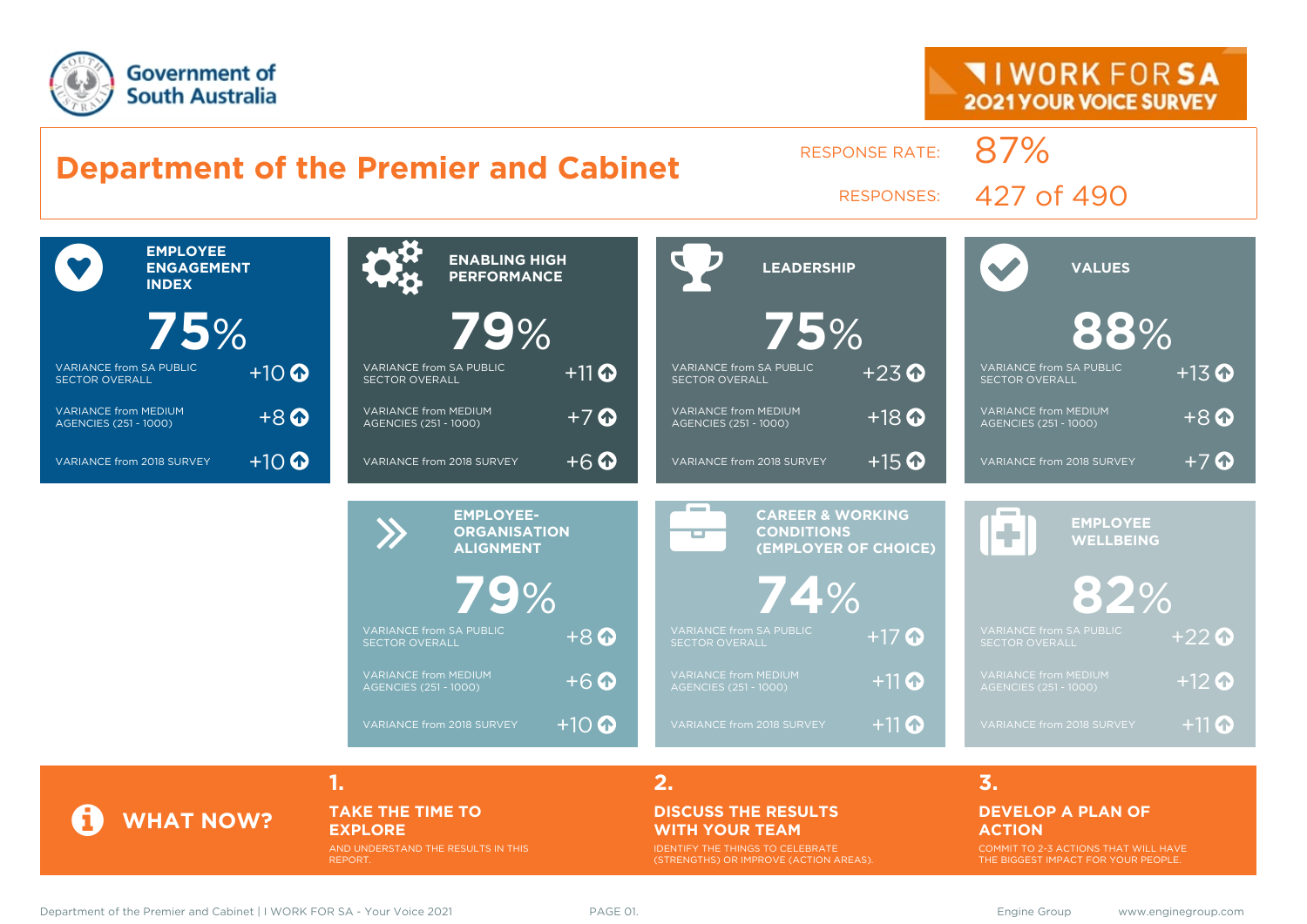# **TIPS & SUGGESTIONS**

### **UNDERSTANDING YOUR REPORT AND GETTING TO ACTION!**

THE SCORES ON THE FRONT PAGE GIVE YOU SOME SUMMARY INFORMATION. FIRST TAKE THE TIME TO FULLY UNDERSTAND THIS REPORT BEFORE SHARING WITH OTHERS.

# **01.**

**Take the time to digest the scores and identify the areas where you are performing well.**

These will tend to be high scores which are notably above any comparative scores. These should be celebrated. Share the good news with employees.

WHAT IS YOUR RESPONSE RATE? IF HIGH, THE RESULTS WILL BE REPRESENTATIVE OF THE VIEWS OF YOUR COLLEAGUES. IF LOW (<20%) TAKE CARE WHEN INTERPRETING THE RESULTS. ENCOURAGE ALL COLLEAGUES TO HELP WITH ACTION PLANNING AND HOPEFULLY THIS WILL ENCOURAGE THEM TO COMPLETE THE SURVEY NEXT TIME.

HOW DO YOUR SCORES COMPARE TO THE AVAILABLE COMPARISONS?

**ARE THERE ANY SCORES THAT ARE UNEXPECTED?**

### **Identify areas that need improvement. 02.**

These will be the lower scores, and/or those which are scoring notably below your comparators. Discuss these areas with your colleagues in focus groups or one-to-one discussions. Gather their thoughts and solutions before deciding actions to take.

Review the high neutral responses (lots of employees ticking 'neither agree nor disag **employees ticking 'neither agree nor disagree')**

> Ask your colleagues about their views to find out what is causing this uncertainty. More communication and involvement may help to shift them to a positive frame of mind.

**04.**

**Consider what actions could be taken which will have the greatest impact on employee engagement.**

It may be helpful to discuss with your manager or other colleagues (your peers, HR, subject matter experts) to share ideas before developing plans for action.

There are lots of websites of ideas and case studies to give you further inspiration and top tips.

Some actions may be 'quick wins' and short term. However, in most instances, you will need to think Some actions may be 'quick wins'<br>and short term. However, in most<br>instances, you will need to think<br>longer term.

**What do you want employees to be saying about their working lives in the future?**

**What should be put in place to achieve this?**

The 'All questions' pages show every question asked in positively (strongly agree + agree), neutrally (neither agree nor disagree) or negatively (disagree + strongly disagree). Look at how your positive score compares to your parent unit, and your last survey's results.

**Is there room for**  Is there room for<br>improvement?

Department of the Premier and Cabinet | I WORK FOR SA - Your Voice 2021 PAGE 02. Engine Group www.enginegroup.com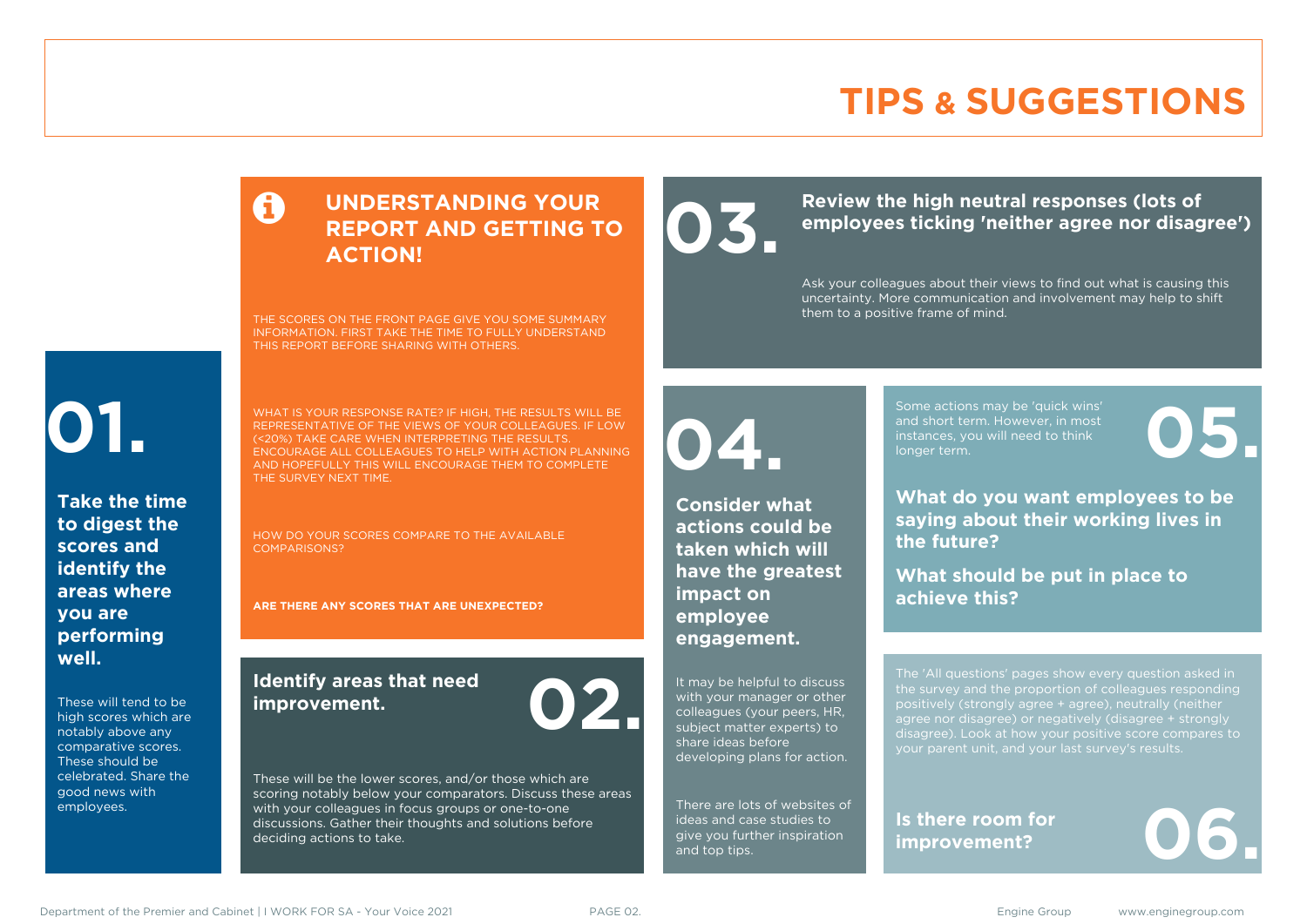# **WHAT'S NEXT**

### A

### **WHAT'S NEXT?**

SHARE RESULTS WITH YOUR PEOPLE.

SPEND TIME EXPLORING THE DRIVERS BEHIND THE SCORES WITH YOUR PEOPLE.

DISCUSS WITH THEM WHAT ACTIONS THEY FEEL SHOULD BE TAKEN WHICH WILL HAVE THE GREATEST IMPACT ON EMPLOYEE ENGAGEMENT.

AGREE ON A SMALL NUMBER OF IMPACTFUL ACTIONS.

AGREE HOW YOU WILL MEASURE THAT ACTIONS HAVE BEEN SUCCESSFUL.

**COMMUNICATE** PROGRESS AGAINST YOUR ACTIONS.



**of employees replied favourably to:**

# **'I believe action will be taken on the results from this survey by the sector.'**

VARIANCE FROM 2018 SURVEY

 $+17$ ര

VARIANCE FROM SA PUBLIC SECTOR **OVERALL**  $+23$ 

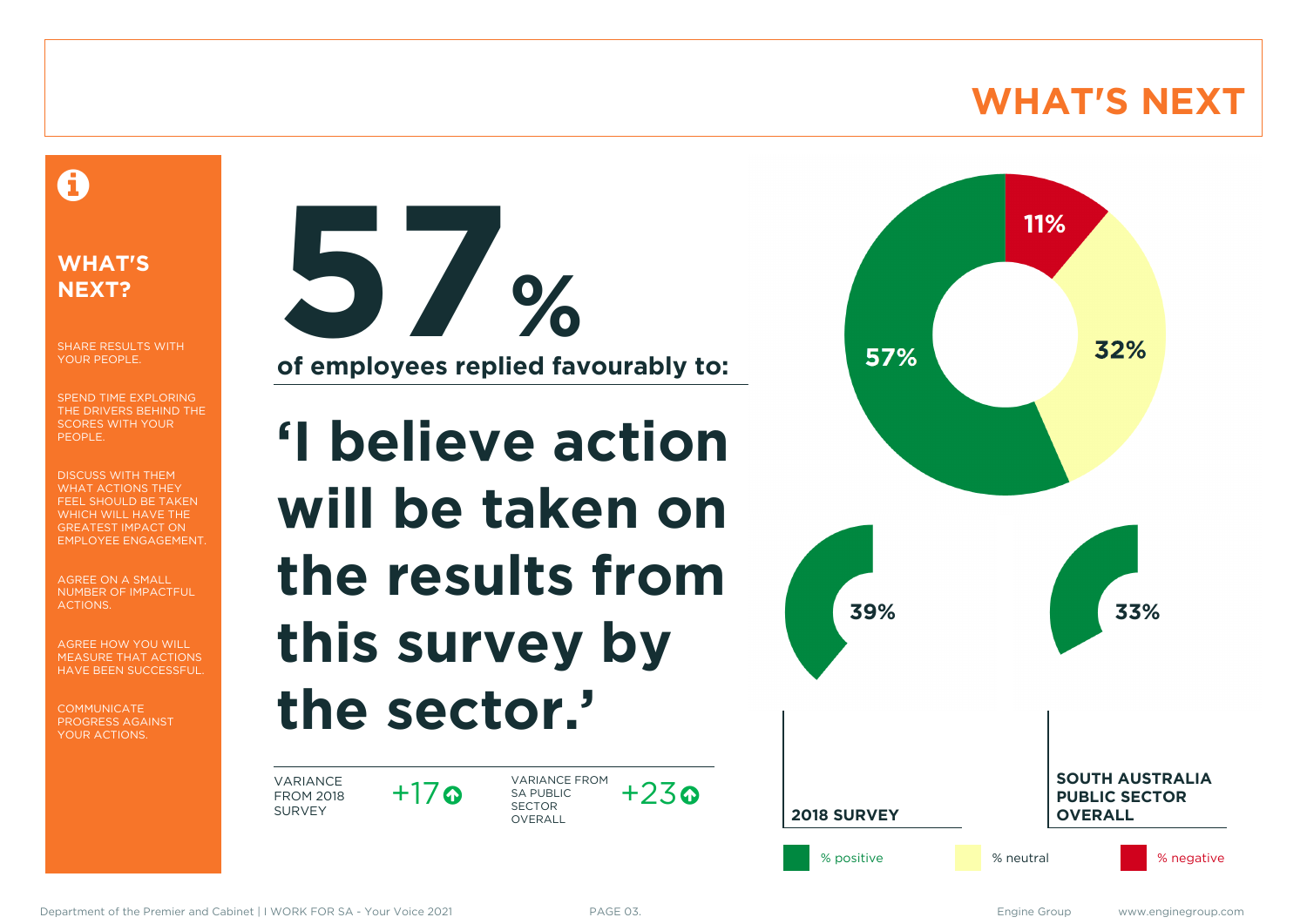# **HEADLINE SCORES**

**HIGHEST POSITIVE SCORING QUESTIONS % POSITIVE Q11m.** I am happy to go the 'extra mile' at work when required **95**% **Q12b.** The people in my workgroup behave in an accepting manner towards people from diverse backgrounds **94**% **Q12e.** People in my workgroup are committed to workplace safety **93**% **Q18a.** I believe my agency provided sufficient resources and arrangements to help me feel safe (e.g. physical distancing measures, working from home arrangements, face masks, hand sanitiser) **92**% **Q11g.** I understand how my work contributes to my agency's objectives **91**% **HIGHEST NEUTRAL SCORING QUESTIONS % NEUTRAL Q14d.** Learning and development activities I have completed in the past 12 months have helped to improve my performance **35**% **Q28.** I believe action will be taken on the results from this survey by the sector **32**% **Q16h.** I am confident in relating my agency's Reconciliation Action Plan to my work **29**% **Q29.** I believe action will be taken on the results from this survey by my agency **29**% **Q14g.** I am satisfied with the opportunities available for career development in my agency **28**% **HIGHEST NEGATIVE SCORING QUESTIONS % NEGATIVE Q11h.** I think it is safe to speak up and challenge the way things are done in this agency **18**% **Q14g.** I am satisfied with the opportunities available for career development in my agency **18**% **Q11e.** The work processes we have in place allow me to be as productive as possible **17**% **Q17e.** I feel comfortable discussing my mental health and wellbeing with my manager **14**% **Q17c.** I feel the level of stress in my job is appropriate **12**% \*Note: Agency specific questions have been excluded from the above rankings. **A** FIND YOUR **HIGHEST SCORES THESE QUESTIONS ARE YOUR HIGHEST SCORING.** WHAT ARE EMPLOYEES MOST POSITIVE ABOUT? **(STRENGTHS)** WHAT ARE EMPLOYEES MOST NEUTRAL ABOUT? WHERE A LOT OF EMPLOYEES ARE RESPONDING 'NEITHER AGREE NOR DISAGREE' (% NEUTRAL), THIS MAY INDICATE MIXED VIEWS OR INCONSISTENT **EXPERIENCES (AREAS OF POTENTIAL)** WHAT ARE EMPLOYEES MOST NEGATIVE ABOUT? **(AREAS OF CONCERN)**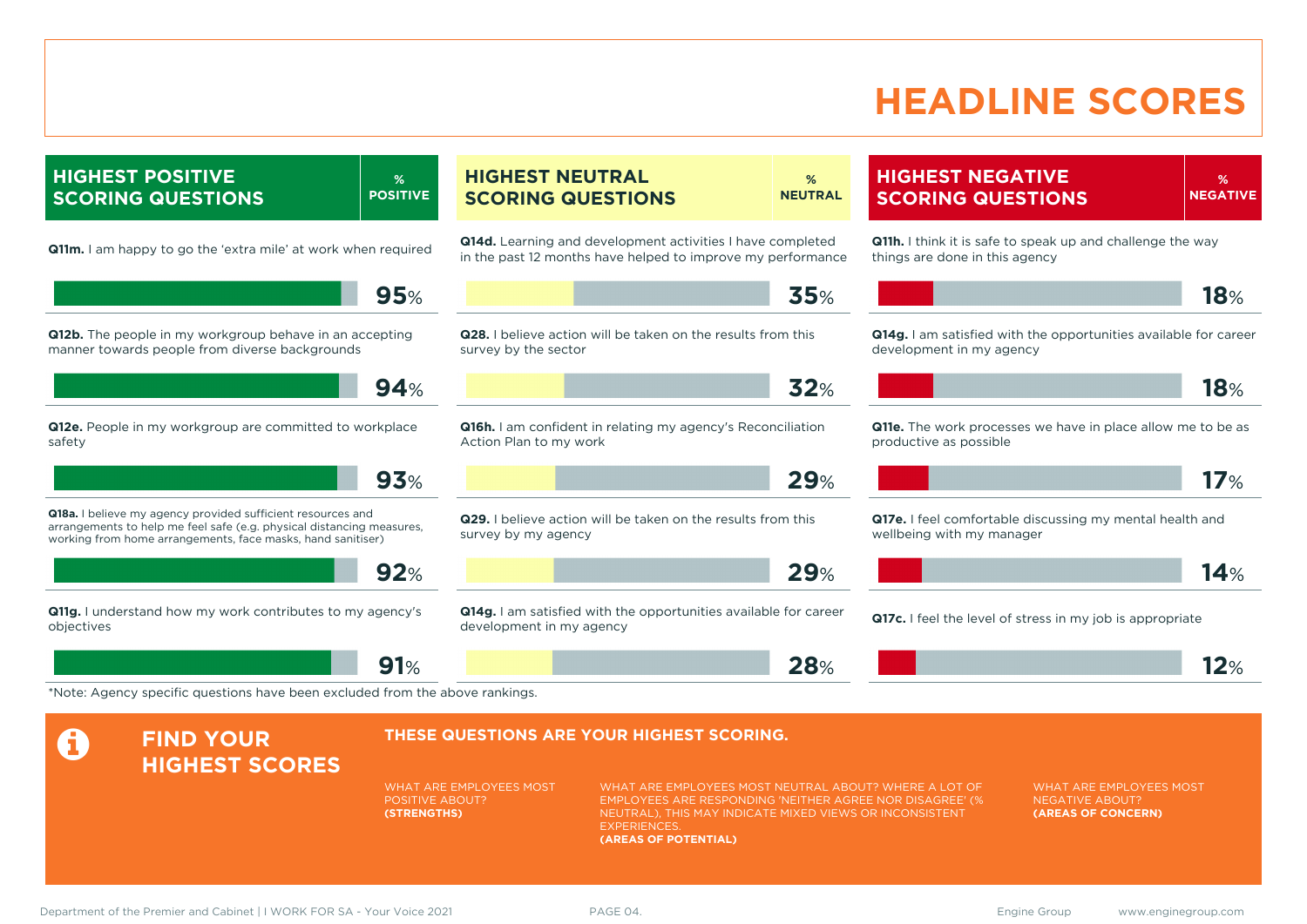# **EMPLOYEE ENGAGEMENT**

0

### **HOW ENGAGED IS YOUR TEAM?**

THESE RESULTS PROVIDE A MEASURE OF ENGAGEMENT FOR YOUR TEAM.

THE ENGAGEMENT SCORE TELLS US THE EXTENT TO WHICH YOUR PEOPLE ARE PROUD TO WORK HERE, WOULD RECOMMEND IT, INTEND TO STAY, AND STRIVE TO GO ABOVE AND BEYOND (SAY, STAY AND STRIVE).

THERE'S A LOT OF EVIDENCE TO SHOW A STRONG LINK BETWEEN ENGAGED COLLEAGUES AND IMPROVED BUSINESS PERFORMANCE.

|               | <b>YOUR</b><br><b>EMPLOYEE</b><br>75%<br><b>ENGAGEMENT</b><br><b>SCORE</b> |    | <b>RESPONSE SCALE</b> |                 | %<br><b>POSITIVE</b> | <b>VARIANCE</b><br><b>FROM</b><br>2018<br><b>SURVEY</b><br>$+10$ <sup>O</sup> | <b>VARIANCE</b><br><b>FROM SA</b><br><b>PUBLIC</b><br><b>SECTOR</b><br>OVERALL<br>$+10$ <sup>O</sup> | <b>VARIANCE</b><br><b>FROM MEDIUM</b><br>AGENCIES (251<br>$-1000$<br>$+8$ <sup><math>\odot</math></sup> |
|---------------|----------------------------------------------------------------------------|----|-----------------------|-----------------|----------------------|-------------------------------------------------------------------------------|------------------------------------------------------------------------------------------------------|---------------------------------------------------------------------------------------------------------|
|               | Q27d. Iam proud to tell others I work for my agency                        | 37 | 46                    | 13 <sub>1</sub> | 83%                  | $+15$ <sup>O</sup>                                                            | $+16$ <sup>O</sup>                                                                                   | $+13$ <sup>O</sup>                                                                                      |
| <b>SAY</b>    | <b>Q27e.</b> I would recommend my agency as a good place<br>to work        | 35 | 44                    | 17              | <b>79%</b>           | $+15$ <sup>O</sup>                                                            | $+21$ <sup>O</sup>                                                                                   | $+16$ <sup>O</sup>                                                                                      |
| <b>STAY</b>   | Q27b. I feel a strong personal attachment to my agency                     | 28 | 43                    | 20<br>8         | <b>70%</b>           | $+18$ <sup>O</sup>                                                            | $+8$ <sup><math>\odot</math></sup>                                                                   | $+7$ $\odot$                                                                                            |
|               | <b>Q27a.</b> My agency really inspires me to do the best work<br>every day | 27 | 49                    | 17              | <b>76%</b>           | $+20$                                                                         | $+20$                                                                                                | $+15$ <sup>O</sup>                                                                                      |
| <b>STRIVE</b> | Q27c. My agency motivates me to help it achieve its<br>objectives          | 26 | 47                    | 20              | 72%                  | $+14$ $\odot$                                                                 | $+19$ <sup>O</sup>                                                                                   | $+14$ $\odot$                                                                                           |



Department of the Premier and Cabinet | I WORK FOR SA - Your Voice 2021 PAGE 05. The Same Communication of the Premier and Cabinet | I WORK FOR SA - Your Voice 2021 PAGE 05.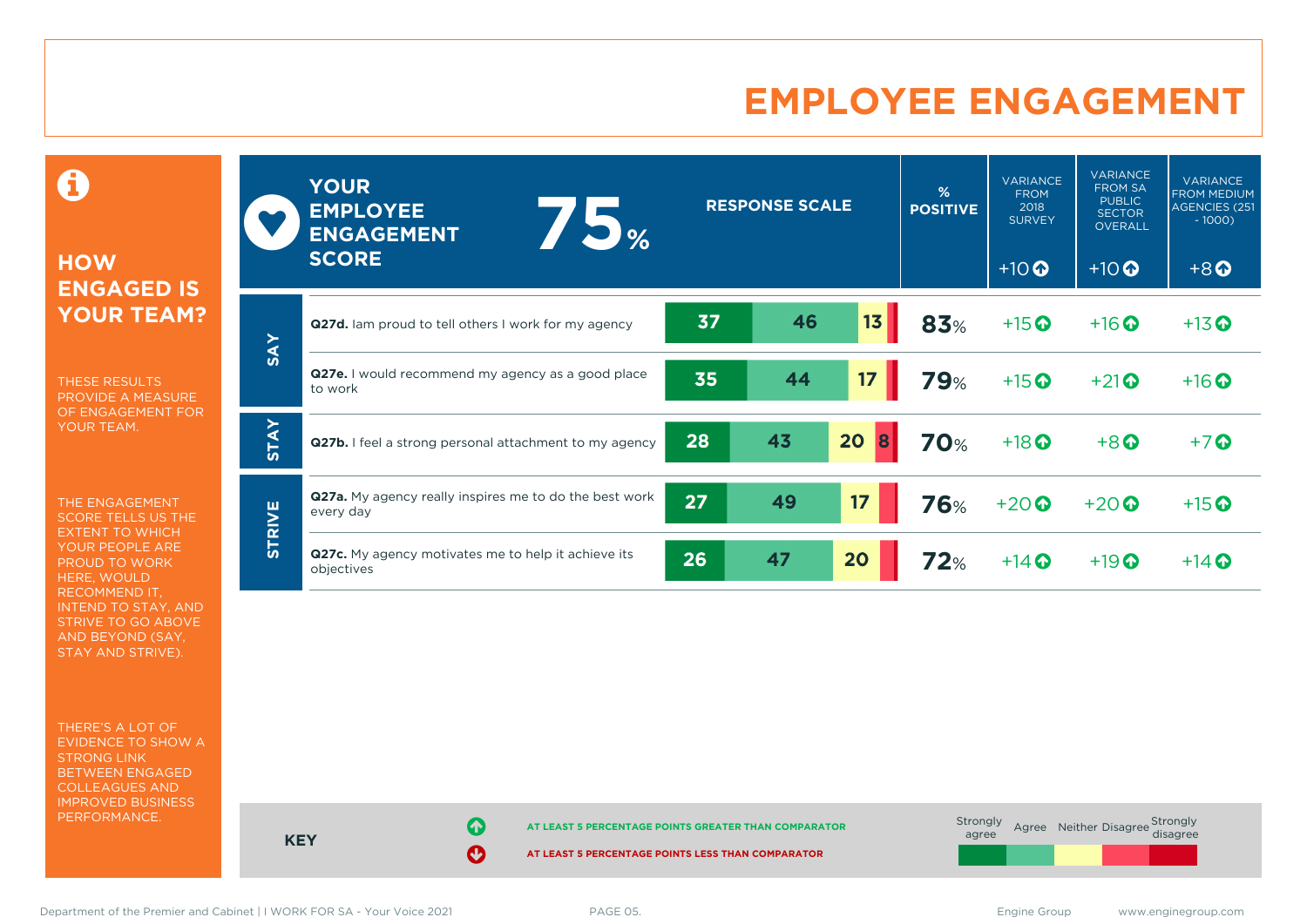# **KEY QUESTIONS TO FOCUS ON**

|                                                                                                                                                                                                                                            | AT LEAST 5 PERCENTAGE POINTS LESS<br>AT LEAST 5 PERCENTAGE POINTS<br><b>THAN COMPARATOR</b><br><b>GREATER THAN COMPARATOR</b> | %<br><b>POSITIVE</b> | VARIANCE<br><b>FROM</b><br>2018<br><b>SURVEY</b> | <b>VARIANCE FROM</b><br><b>SA PUBLIC</b><br><b>SECTOR OVERALL</b> | <b>VARIANCE FROM</b><br><b>MEDIUM</b><br>AGENCIES (251 -<br>1000) |
|--------------------------------------------------------------------------------------------------------------------------------------------------------------------------------------------------------------------------------------------|-------------------------------------------------------------------------------------------------------------------------------|----------------------|--------------------------------------------------|-------------------------------------------------------------------|-------------------------------------------------------------------|
| <b>WHAT TO</b><br><b>FOCUS ON?</b>                                                                                                                                                                                                         | <b>Q16b.</b> My agency focuses on improving the work<br>we do                                                                 | <b>86%</b>           | $+14$ $\odot$                                    | $+21$                                                             | $+17$ $\odot$                                                     |
| THESE QUESTIONS HAVE<br>BEEN IDENTIFIED THROUGH<br>STATISTICAL ANALYSIS AS<br><b>HAVING THE STRONGEST</b><br><b>INFLUENCE ON YOUR</b><br><b>EMPLOYEE ENGAGEMENT</b><br>SCORE.                                                              | <b>Q11c.</b> I believe strongly in the purpose and<br>objectives of my agency                                                 | <b>88%</b>           | $+17$                                            | $+8$                                                              | $+50$                                                             |
| <b>IF YOU FOCUS ON</b><br><b>IMPROVING THE LOWER</b><br><b>SCORING QUESTIONS AND</b><br><b>MAINTAINING THE HIGHER</b><br><b>SCORING QUESTIONS, IT</b><br><b>WILL HAVE THE BIGGEST</b><br><b>IMPACT ON YOUR</b><br><b>ENGAGEMENT SCORE.</b> | <b>Q17b.</b> I think my agency cares about my health<br>and wellbeing                                                         | <b>80%</b>           | $+15$ <sup><math>\odot</math></sup>              | $+26$ <sup><math>\odot</math></sup>                               | $+14$ $\odot$                                                     |
| SEE APPENDIX A -<br><b>METHODOLOGY FOR MORE</b><br><b>INFORMATION ON HOW</b><br><b>THIS STATISTICAL</b><br>ANALYSIS WAS DONE.                                                                                                              | Q15c. I feel that senior managers model the<br>behaviours expected of employees                                               | 73%                  | $+18$ <sup><math>\odot</math></sup>              | $+24$ <sup><math>\odot</math></sup>                               | $+18$ $\odot$                                                     |
| <b>DEVELOP ACTIONS AND</b><br><b>ACTIVITIES TO ADDRESS</b><br>THESE QUESTIONS TO<br><b>IMPROVE THE EXPERIENCE</b><br><b>EMPLOYEES HAVE AT</b><br><b>WORK AND DRIVE HIGHER</b><br>PERFORMANCE.                                              | <b>Q11h.</b> I think it is safe to speak up and challenge<br>the way things are done in this agency                           | 62%                  | $+6$                                             | $+14$ <sup><math>\odot</math></sup>                               | $+8$                                                              |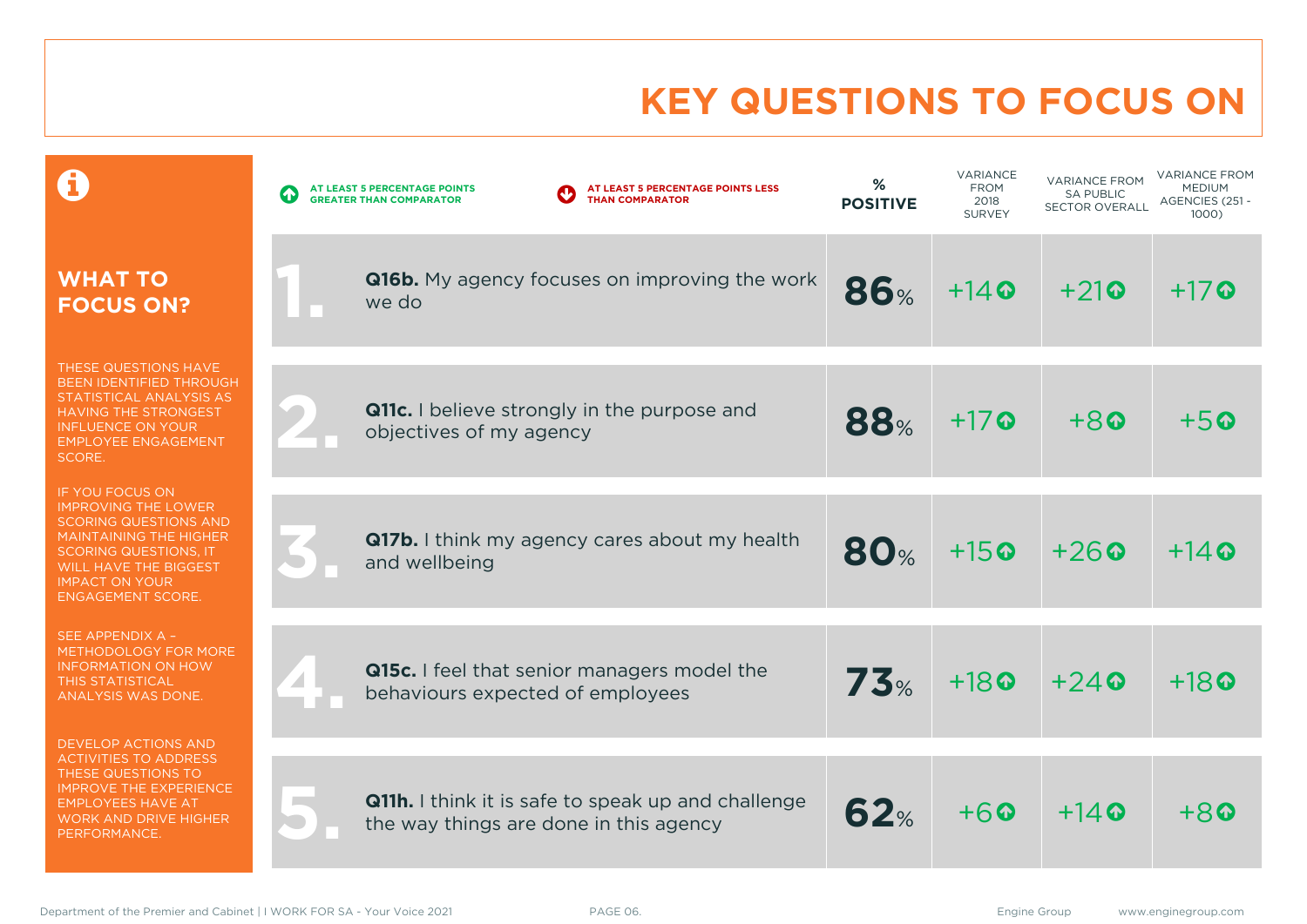# **ENABLING HIGH PERFORMANCE**

 $\mathbf \Theta$ 

### **EXPLORE THE QUESTIONS MAKING UP EACH INDEX**

THE HIGH PERFORMANCE INDEX MEASURES THE EXTENT TO WHICH MANAGERS ENABLE HIGH PERFORMANCE WITHIN TEAMS THROUGH IDEAS GENERATION, RECOGNITION, **PERFORMANCE** MANAGEMENT, FEEDBACK AND BEHAVIOURS.

THE WAY MANAGERS INTERACT WITH TEAM MEMBERS HAS A BIG IMPACT ON INDIVIDUAL AND TEAM PERFORMANCE.

WHAT IS WORKING WELL?

WHAT AREAS DO YOU NEED TO FOCUS ON?

| <b>ENABLING HIGH</b><br><b>79%</b><br>PERFORMANCE                                                                            |          | <b>RESPONSE SCALE</b> |           | %<br><b>POSITIVE</b> | <b>VARIANCE</b><br><b>FROM</b><br>2018<br><b>SURVEY</b> | <b>VARIANCE</b><br><b>FROM SA</b><br><b>PUBLIC</b><br><b>SECTOR</b><br><b>OVERALL</b> | <b>VARIANCE</b><br><b>FROM MEDIUM</b><br><b>AGENCIES (251</b><br>$-1000$ ) |
|------------------------------------------------------------------------------------------------------------------------------|----------|-----------------------|-----------|----------------------|---------------------------------------------------------|---------------------------------------------------------------------------------------|----------------------------------------------------------------------------|
|                                                                                                                              |          |                       |           |                      | $+6$ <sup><math>\odot</math></sup>                      | $+11$ <sup><math>\odot</math></sup>                                                   | $+7$ $\odot$                                                               |
| Q13a. My manager encourages us to come up with new or<br>better ways of doing things                                         | 41       | 43                    | <b>10</b> | <b>84%</b>           | $+7$ $\odot$                                            | $+15$ $\odot$                                                                         | $+9$ $\odot$                                                               |
| Q13b. My manager listens to what I have to say                                                                               | 47       | 41                    |           | <b>88%</b>           | $+5$ <sup><math>\odot</math></sup>                      | $+14$ $\odot$                                                                         | $+7$ $\odot$                                                               |
| Q13c. My manager treats me with respect                                                                                      | 54       | 35                    |           | <b>89%</b>           | $-1$                                                    | $+9$ <sup><math>\odot</math></sup>                                                    | $+5$ $\odot$                                                               |
| Q13d. My manager gives me responsibility and holds me<br>to account for what I deliver                                       | 48       | 42                    | 8         | <b>90%</b>           | $+5$ <sup><math>\odot</math></sup>                      | $+8$ $\odot$                                                                          | $+4$                                                                       |
| Q13e. I have confidence in the decisions my manager<br>makes                                                                 | 45       | 40                    | 11        | <b>85%</b>           | $+8$ <sup><math>\odot</math></sup>                      | $+16$ <sup>O</sup>                                                                    | $+9$                                                                       |
| Q13f. My manager recognises and acknowledges when I<br>have done my job well                                                 | 45       | 40                    | 10        | <b>85%</b>           | $+6$                                                    | $+16$ $\odot$                                                                         | $+8$ <sup><math>\odot</math></sup>                                         |
| Q14b. In the last 12 months I received useful feedback on<br>my work to enable me to deliver required results                | 32       | 48                    | 14        | <b>79%</b>           | $+11$                                                   | $+15$ $\odot$                                                                         | $+9$ $\Omega$                                                              |
| Q14c. My performance is assessed against clear criteria                                                                      | 23       | 21<br>46              | 8         | <b>69%</b>           | $+12$ <sup>O</sup>                                      | $+11$ <sup>O</sup>                                                                    | $+6$ $\odot$                                                               |
| Q14d. Learning and development activities I have<br>completed in the past 12 months have helped to improve<br>my performance | 20<br>33 | 35                    |           | <b>53%</b>           | $\circ$                                                 | $-2$                                                                                  | $+4$                                                                       |

**KEY**

**AT LEAST 5 PERCENTAGE POINTS GREATER THAN COMPARATOR** 

| Strongly<br>agree |  | Agree Neither Disagree Strongly<br>disagree |  |
|-------------------|--|---------------------------------------------|--|
|                   |  |                                             |  |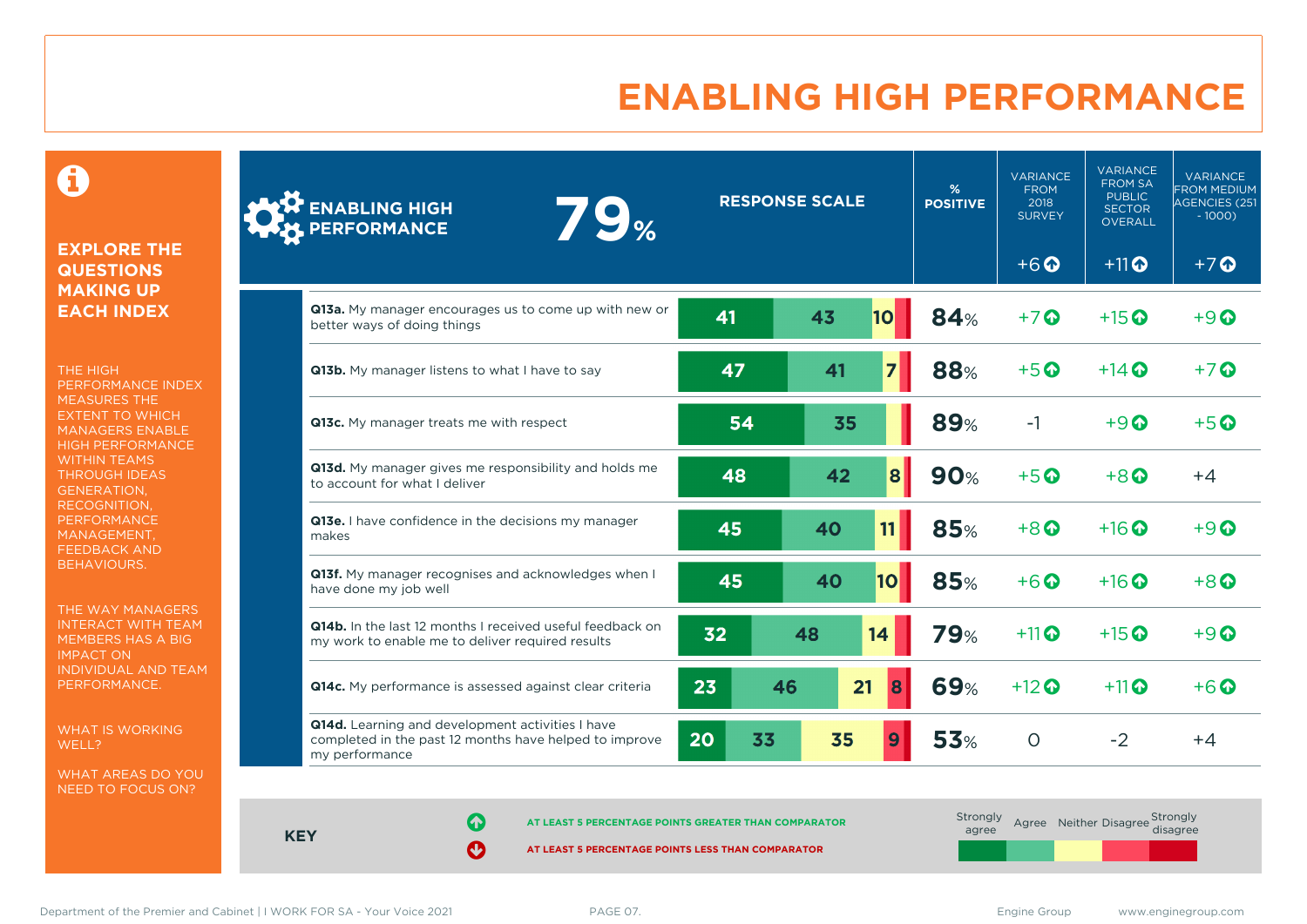# **ENABLING HIGH PERFORMANCE**

0

### **EXPLORE THE QUESTIONS MAKING UP EACH INDEX**

THE HIGH PERFORMANCE INDEX MEASURES THE EXTENT TO WHICH MANAGERS ENABLE HIGH PERFORMANCE WITHIN TEAMS THROUGH IDEAS GENERATION, RECOGNITION, PERFORMANCE MANAGEMENT, FEEDBACK AND BEHAVIOURS.

THE WAY MANAGERS INTERACT WITH TEAM MEMBERS HAS A BIG IMPACT ON INDIVIDUAL AND TEAM PERFORMANCE.

WHAT IS WORKING WELL?

WHAT AREAS DO YOU NEED TO FOCUS ON?

| <b>AND ENABLING HIGH</b>                                                                                                                            | <b>79</b> % |    | <b>RESPONSE SCALE</b> |         | $\frac{9}{6}$<br><b>POSITIVE</b> | <b>VARIANCE</b><br><b>FROM</b><br>2018<br><b>SURVEY</b> | <b>VARIANCE</b><br><b>FROM SA</b><br><b>PUBLIC</b><br><b>SECTOR</b><br><b>OVERALL</b> | <b>VARIANCE</b><br><b>FROM MEDIUM</b><br>AGENCIES (251<br>$-1000$ |
|-----------------------------------------------------------------------------------------------------------------------------------------------------|-------------|----|-----------------------|---------|----------------------------------|---------------------------------------------------------|---------------------------------------------------------------------------------------|-------------------------------------------------------------------|
|                                                                                                                                                     |             |    |                       |         |                                  | $+6$ $\odot$                                            | $+11$ <sup><math>\odot</math></sup>                                                   | $+7$ <sup>O</sup>                                                 |
| Q14e. My manager openly demonstrates commitment to<br>enhancing performance                                                                         |             | 33 | 43                    | 19      | <b>76%</b>                       | $+6$ $\odot$                                            | $+12$ $\odot$                                                                         | $+9$ <sup><math>\odot</math></sup>                                |
| <b>Q14f.</b> My overall experience of performance and<br>development conversations in my agency have been<br>useful for my growth                   |             | 24 | 37                    | 27<br>8 | 61%                              | $+11$                                                   | $+8$ <sup><math>\odot</math></sup>                                                    | $+8$ <sup><math>\odot</math></sup>                                |
| <b>Q19b.</b> How often do you feel that your manager acts in<br>accordance with the South Australia Public Sector Values in their<br>everyday work? |             | 56 |                       | 35      | 91%                              | $+2$                                                    | $+12$ $\odot$                                                                         | $+6$ $\odot$                                                      |



Department of the Premier and Cabinet | I WORK FOR SA - Your Voice 2021 PAGE 08. Engine Group Engine Group www.enginegroup.com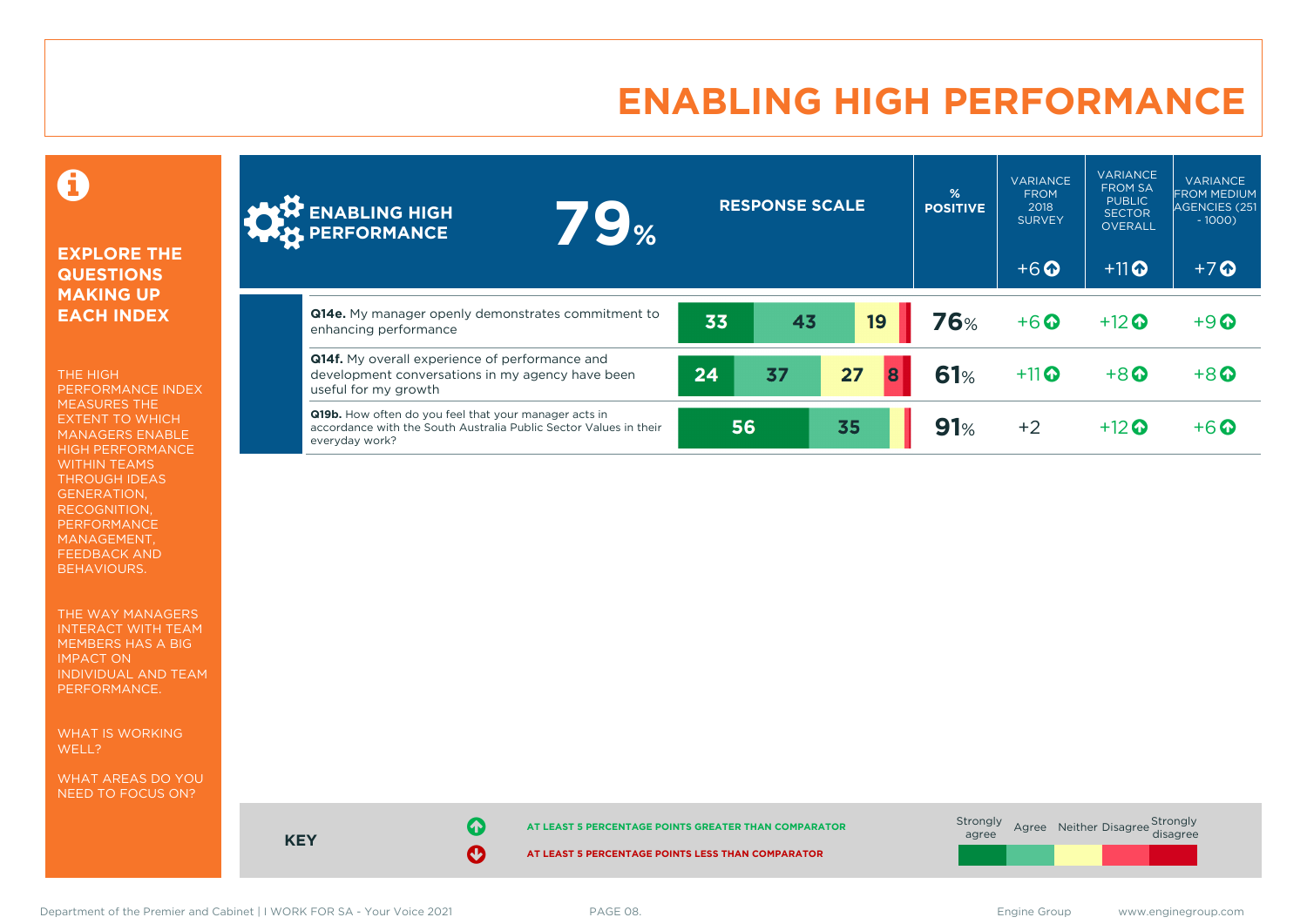### **LEADERSHIP**

0

#### **EXPLORE THE QUESTIONS MAKING UP EACH INDEX**

THE LEADERSHIP INDEX MEASURES PERCEPTIONS OF HOW EFFECTIVELY SENIOR LEADERS (IE. EXECUTIVES AND **EXECUTIVE** DIRECTORS) COMMUNICATE THEIR VISION FOR THE AGENCY, ENABLE ADVANCEMENT AND AND INSPIRE THEIR PEOPLE THROUGH THEIR ACTIONS AND BEHAVIOURS.

LOOK AT HOW YOUR POSITIVE SCORE COMPARES TO THE AVAILABLE COMPARISONS.

| <b>75%</b><br>LEADERSHIP                                                                                                                                         |    | <b>RESPONSE SCALE</b> |         | %<br><b>POSITIVE</b> | <b>VARIANCE</b><br><b>FROM</b><br>2018<br><b>SURVEY</b> | <b>VARIANCE</b><br><b>FROM SA</b><br><b>PUBLIC</b><br><b>SECTOR</b><br><b>OVERALL</b> | <b>VARIANCE</b><br><b>FROM MEDIUM</b><br>AGENCIES (251<br>$-1000$ |
|------------------------------------------------------------------------------------------------------------------------------------------------------------------|----|-----------------------|---------|----------------------|---------------------------------------------------------|---------------------------------------------------------------------------------------|-------------------------------------------------------------------|
|                                                                                                                                                                  |    |                       |         |                      | $+15$ <sup>O</sup>                                      | $+23$ <sup>O</sup>                                                                    | $+18$ <sup>O</sup>                                                |
| Q15a. I believe senior managers provide clear direction<br>for the future of the agency                                                                          | 22 | 50                    | 19      | 72%                  | $+18$ <sup>O</sup>                                      | $+25$ <sup><math>\odot</math></sup>                                                   | $+20$ $\odot$                                                     |
| Q15b. I feel that senior managers effectively lead and<br>manage change                                                                                          | 22 | 49                    | 20      | 71%                  | $+19$ $\odot$                                           | $+27$                                                                                 | $+22$                                                             |
| Q15c. I feel that senior managers model the behaviours<br>expected of employees                                                                                  | 25 | 48                    | 21      | 73%                  | $+18$ $\odot$                                           | $+24$ $\odot$                                                                         | $+18$ $\odot$                                                     |
| <b>Q15e.</b> Senior managers in my agency are genuinely<br>supportive of career advancement of women                                                             | 34 | 43                    | 18      | 77%                  | $+12$ <sup>O</sup>                                      | $+20$ $\odot$                                                                         | $+16$ $\odot$                                                     |
| Q15f. Senior managers promote collaboration between<br>my agency and other agencies or organisations we work<br>with                                             | 34 | 49                    | 14      | 83%                  | $+17$                                                   | $+32$ <sup><math>\odot</math></sup>                                                   | $+22$                                                             |
| Q15g. I feel that senior managers keep employees<br>informed about what's going on                                                                               | 23 | 42                    | 23<br>9 | <b>66%</b>           | $+10$ $\odot$                                           | $+20$ $\odot$                                                                         | $+17$ $\odot$                                                     |
| <b>Q16b.</b> My agency focuses on improving the work we do                                                                                                       | 28 | 57                    | 12      | 86%                  | $+14$ $\odot$                                           | $+21$                                                                                 | $+17$ $\odot$                                                     |
| Q16f. In my agency, recruitment and promotion decisions<br>are fair                                                                                              | 21 | 41                    | 28      | 63%                  | $+21$                                                   | $+18$ <sup>O</sup>                                                                    | $+12$ $\odot$                                                     |
| Q19c. How often do you feel that the senior leaders in your<br>agency act in accordance with the South Australia Public Sector<br>Values in their everyday work? | 45 | 41                    | 13      | <b>86%</b>           | $+6$ $\odot$                                            | $+21$ <sup><math>\odot</math></sup>                                                   | $+14$ $\odot$                                                     |

**KEY**

**AT LEAST 5 PERCENTAGE POINTS GREATER THAN COMPARATOR**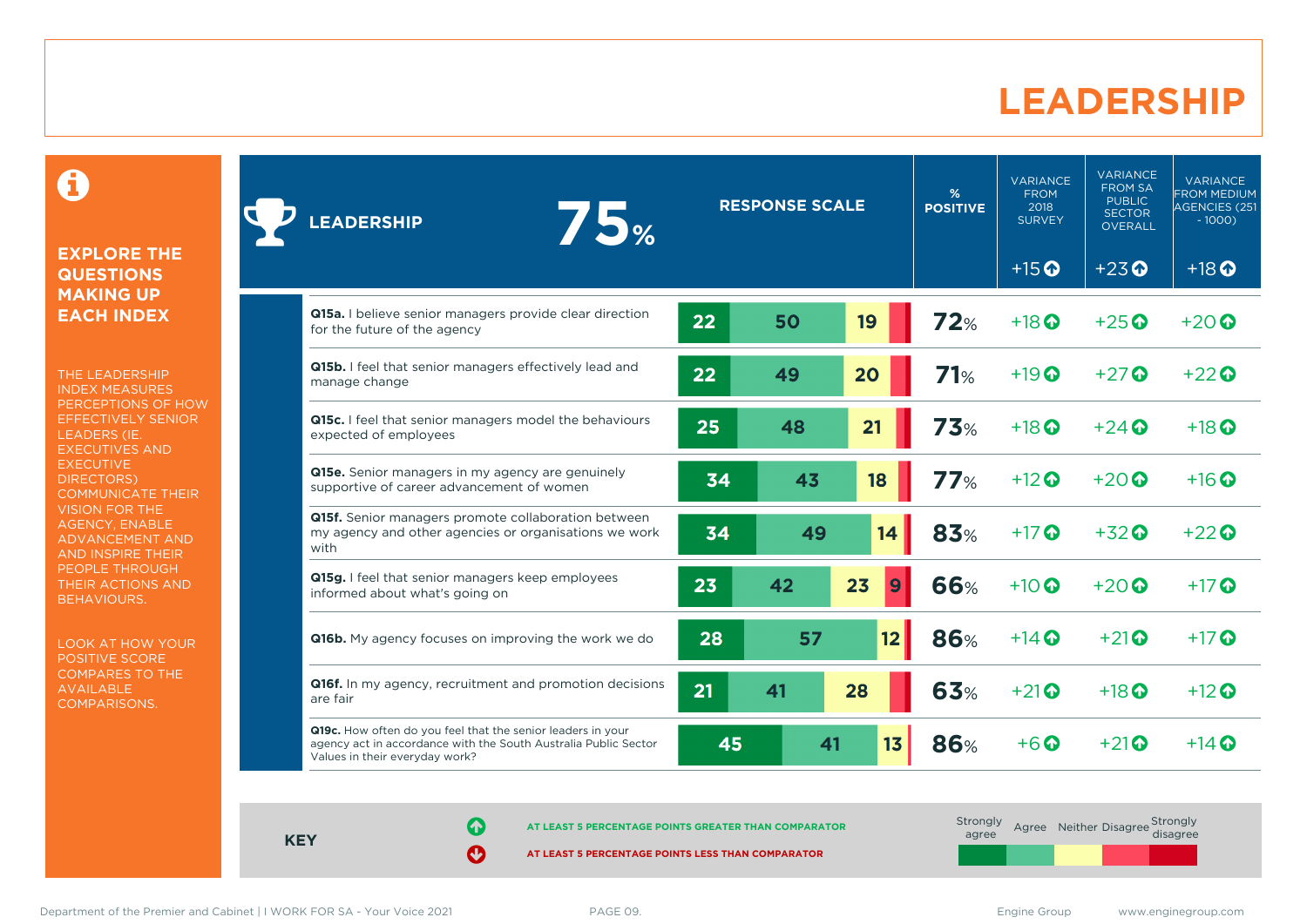### **VALUES**

0

### **EXPLORE THE QUESTIONS MAKING UP EACH INDEX**

THE VALUES INDEX MEASURES THE EXTENT TO WHICH WE DEMONSTRATE THE SOUTH AUSTRALIAN PUBLIC SECTOR VALUES IN OUR DAY-TO-DAY WORK AND **WHEN** COLLABORATING WITH OTHERS.

THE SA PUBLIC SECTOR VALUES HAVE BEEN DEVELOPED TO MAKE IT EASIER FOR THE SECTOR TO WORK TOGETHER BY SETTING A CONSISTENT SET OF BEHAVIOURS AND PRACTICES FOR ALL EMPLOYEES.

| 88%<br><b>VALUES</b>                                                                                                                                  |    | <b>RESPONSE SCALE</b> | %<br><b>POSITIVE</b> | <b>VARIANCE</b><br><b>FROM</b><br>2018<br><b>SURVEY</b> | <b>VARIANCE</b><br><b>FROM SA</b><br><b>PUBLIC</b><br><b>SECTOR</b><br><b>OVERALL</b> | <b>VARIANCE</b><br><b>FROM MEDIUM</b><br>AGENCIES (251<br>$-1000$ |
|-------------------------------------------------------------------------------------------------------------------------------------------------------|----|-----------------------|----------------------|---------------------------------------------------------|---------------------------------------------------------------------------------------|-------------------------------------------------------------------|
|                                                                                                                                                       |    |                       |                      | $+7$                                                    | $+13$ <sup>O</sup>                                                                    | $+8$ <sup><math>\odot</math></sup>                                |
| Q12a. People in my workgroup treat each other with<br>respect                                                                                         | 43 | 43<br>8               | 87%                  | $+7$                                                    | $+13$ <sup>O</sup>                                                                    | $+6\Omega$                                                        |
| Q12b. The people in my workgroup behave in an<br>accepting manner towards people from diverse<br>backgrounds                                          | 53 | 41                    | 94%                  | $+3$                                                    | $+10$ $\odot$                                                                         | $+7$ $\odot$                                                      |
| Q12c. People in my workgroup are honest, open and<br>transparent in their dealings with each other                                                    | 34 | 15<br>45              | 80%                  | $+10$ $\odot$                                           | $+15$ <sup>O</sup>                                                                    | $+7$ $\Omega$                                                     |
| Q12e. People in my workgroup are committed to<br>workplace safety                                                                                     | 41 | 53                    | 93%                  | $+4$                                                    | $+10$ $\odot$                                                                         | $+6$ $\odot$                                                      |
| Q12f. People in my workgroup work effectively with other<br>workgroups in my agency to deliver services to our<br>customers                           | 43 | 48                    | 91%                  | $+8$ <sup><math>\odot</math></sup>                      | $+14$ $\odot$                                                                         | $+10$ <sup>O</sup>                                                |
| Q16a. In my workplace, people take responsibility for<br>their decisions and actions                                                                  | 19 | 59<br>16              | <b>78%</b>           | $+14$                                                   | $+17$ $\odot$                                                                         | $+13$ <sup>O</sup>                                                |
| Q19a. How often do you feel that your agency colleagues act in<br>accordance with the South Australia Public Sector Values in their<br>everyday work? | 40 | 50                    | 9<br>90%             | $+3$                                                    | $+12$ $\odot$                                                                         | $+6$ $\Omega$                                                     |

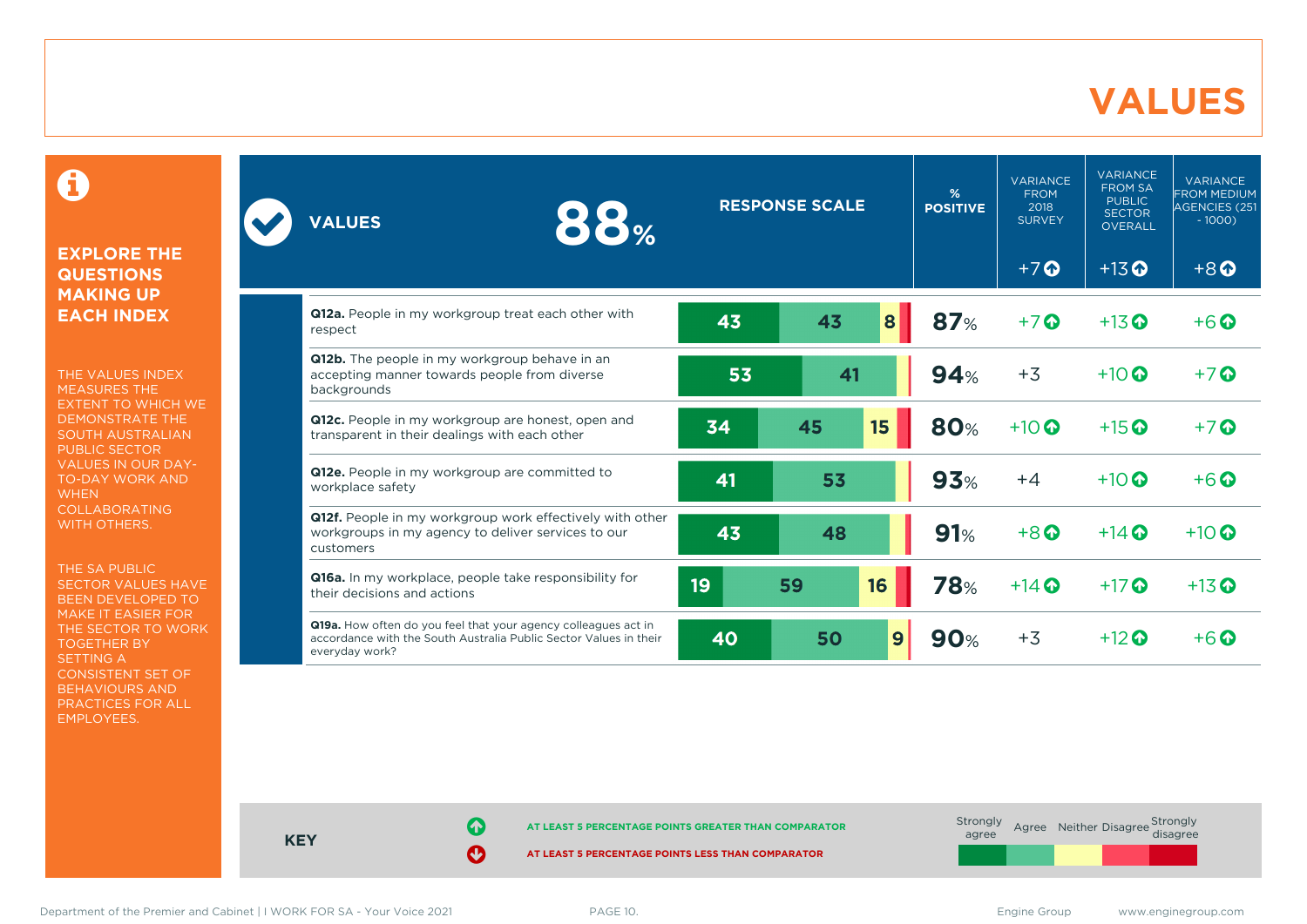# **EMPLOYEE-ORGANISATION ALIGNMENT**

0

**EXPLORE THE QUESTIONS MAKING UP EACH INDEX**

THE EMPLOYEE-**ORGANISATION** ALIGNMENT INDEX MEASURES THE EXTENT TO WHICH EMPLOYEES FEEL ALIGNED TO THE PURPOSE AND OBJECTIVES OF THEIR AGENCY AND EMPOWERED AND ENABLED TO DELIVER.

WHERE DO WE NEED TO IMPROVE?

WHAT DO WE NEED TO DO DIFFERENTLY?

| <b>EMPLOYEE-</b><br>79%<br><b>ORGANISATION</b><br><b>ALIGNMENT</b>                                                                     | <b>RESPONSE SCALE</b> |          | %<br><b>POSITIVE</b> | <b>VARIANCE</b><br><b>FROM</b><br>2018<br><b>SURVEY</b> | <b>VARIANCE</b><br><b>FROM SA</b><br><b>PUBLIC</b><br><b>SECTOR</b><br><b>OVERALL</b> | <b>VARIANCE</b><br><b>FROM MEDIUM</b><br>AGENCIES (251<br>$-1000$ |                                    |
|----------------------------------------------------------------------------------------------------------------------------------------|-----------------------|----------|----------------------|---------------------------------------------------------|---------------------------------------------------------------------------------------|-------------------------------------------------------------------|------------------------------------|
|                                                                                                                                        |                       |          |                      |                                                         | $+10$ <sup>O</sup>                                                                    | $+8$ <sup><math>\odot</math></sup>                                | $+6$ <sup><math>\odot</math></sup> |
| <b>Q11a.</b> My job makes good use of my skills and abilities                                                                          | 37                    | 47       | 9                    | 84%                                                     | $+7$                                                                                  | $+5$ <sup>O</sup>                                                 | $+3$                               |
| Q11b. I understand what is expected of me to do well in<br>my role                                                                     | 38                    | 51       |                      | <b>89%</b>                                              | $\circ$                                                                               | $+1$                                                              | $+1$                               |
| Q11c. I believe strongly in the purpose and objectives of<br>my agency                                                                 | 42                    | 47       | 9                    | <b>88%</b>                                              | $+17$ $\odot$                                                                         | $+8$ $\odot$                                                      | $+5$ $\odot$                       |
| <b>Q11d.</b> I have the authority to do my job effectively (e.g.<br>the necessary delegation(s), autonomy, level of<br>responsibility) | 34                    | 46       | 12                   | <b>80%</b>                                              | $+8$ <sup><math>\odot</math></sup>                                                    | $+7$ $\odot$                                                      | $+4$                               |
| Q11e. The work processes we have in place allow me to<br>be as productive as possible                                                  | 23                    | 17<br>44 | 14                   | 66%                                                     | $+15$ <sup>O</sup>                                                                    | $+15$ $\odot$                                                     | $+12$ $\odot$                      |
| Q11g. I understand how my work contributes to my<br>agency's objectives                                                                | 44                    | 47       |                      | 91%                                                     | $+10$ <sup>O</sup>                                                                    | $+5$ <sup>O</sup>                                                 | $+2$                               |
| <b>Q11h.</b> I think it is safe to speak up and challenge the way<br>things are done in this agency                                    | 23                    | 39<br>20 | 14                   | <b>62%</b>                                              | $+6$ $\odot$                                                                          | $+14$ $\odot$                                                     | $+8$ $\odot$                       |
| Q11i. I feel secure in my job                                                                                                          | 28                    | 42       | 19<br>9              | <b>69%</b>                                              | $+16$ $\odot$                                                                         | $+8$ $\odot$                                                      | $+10$ $\odot$                      |

**KEY**

**AT LEAST 5 PERCENTAGE POINTS GREATER THAN COMPARATOR** 

**AT LEAST 5 PERCENTAGE POINTS LESS THAN COMPARATOR** 

 $\sum$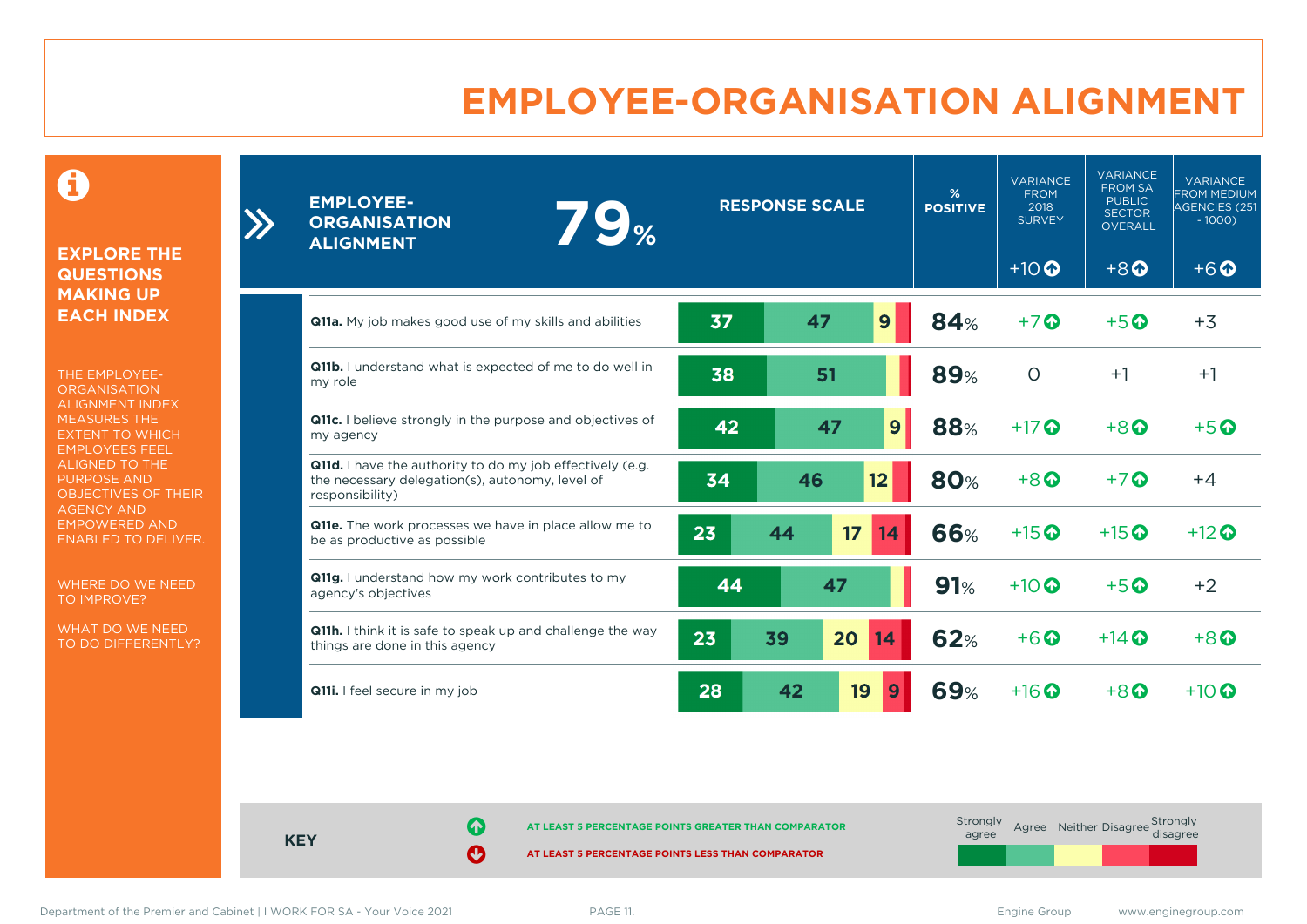# **CAREER AND WORKING CONDITIONS (EMPLOYER OF CHOICE)**

0

### **EXPLORE THE QUESTIONS MAKING UP EACH INDEX**

THE CAREER AND **WORKING** CONDITIONS INDEX INDICATES HOW SATISFIED PEOPLE ARE WITH THE CAREER AND **WORKING** CONDITIONS OF THE SOUTH AUSTRALIAN PUBLIC SECTOR.

LOOK AT HOW YOUR POSITIVE SCORE COMPARES TO THE AVAILABLE COMPARISONS.

| <b>CAREER AND WORKING</b><br><b>74%</b><br><b>CONDITIONS (EMPLOYER</b><br><b>OF CHOICE)</b>                                                                                    | <b>RESPONSE SCALE</b>      | %<br><b>POSITIVE</b> | <b>VARIANCE</b><br><b>FROM</b><br>2018<br><b>SURVEY</b> | <b>VARIANCE</b><br><b>FROM SA</b><br><b>PUBLIC</b><br><b>SECTOR</b><br><b>OVERALL</b> | <b>VARIANCE</b><br><b>FROM MEDIUM</b><br><b>AGENCIES (251</b><br>$-1000$ |
|--------------------------------------------------------------------------------------------------------------------------------------------------------------------------------|----------------------------|----------------------|---------------------------------------------------------|---------------------------------------------------------------------------------------|--------------------------------------------------------------------------|
|                                                                                                                                                                                |                            |                      | $+11$ <sup>O</sup>                                      | $+17$ $\odot$                                                                         | $+11$ <sup>O</sup>                                                       |
| <b>Q11j.</b> I am fairly remunerated (e.g. salary, superannuation)<br>for the work that I do                                                                                   | 19<br>30<br>40<br>9        | <b>70%</b>           | $+3$                                                    | $+9$ $\odot$                                                                          | $+9$ $\Omega$                                                            |
| <b>Q11k.</b> I am satisfied with my non-monetary employment<br>conditions (e.g. leave, flexible work arrangements, other<br>benefits)                                          | $\overline{z}$<br>49<br>39 | <b>88%</b>           | $+8$                                                    | $+20$ $\odot$                                                                         | $+9$ $\odot$                                                             |
| <b>Q11I.</b> I am satisfied with the recognition I receive for doing<br>a good job                                                                                             | 29<br>46<br>18             | <b>75%</b>           | $+16$ $\odot$                                           | $+24$ $\odot$                                                                         | $+15$ <sup>O</sup>                                                       |
| Q11n. I am satisfied with my ability to access and use flexible<br>working arrangements (flexible hours of work, patterns of work,<br>locations of work or other arrangements) | 42<br>46                   | <b>88%</b>           | $+9$ $\odot$                                            | $+26$ $\odot$                                                                         | $+9$ $\Omega$                                                            |
| <b>Q14g.</b> I am satisfied with the opportunities available for<br>career development in my agency                                                                            | 20<br>33<br>28<br>13       | 54%                  | $+13$ <sup>O</sup>                                      | $+9$ $\odot$                                                                          | $+12$ $\odot$                                                            |
| Q16g. My agency provides opportunities for job mobility<br>(e.g. secondment and/or temporary transfers)                                                                        | 21<br>26<br>46             | <b>68%</b>           | $+17$ $\odot$                                           | $+15$ <sup>O</sup>                                                                    | $+12$ $\odot$                                                            |



Department of the Premier and Cabinet | I WORK FOR SA - Your Voice 2021 PAGE 12. Engine Group www.enginegroup.com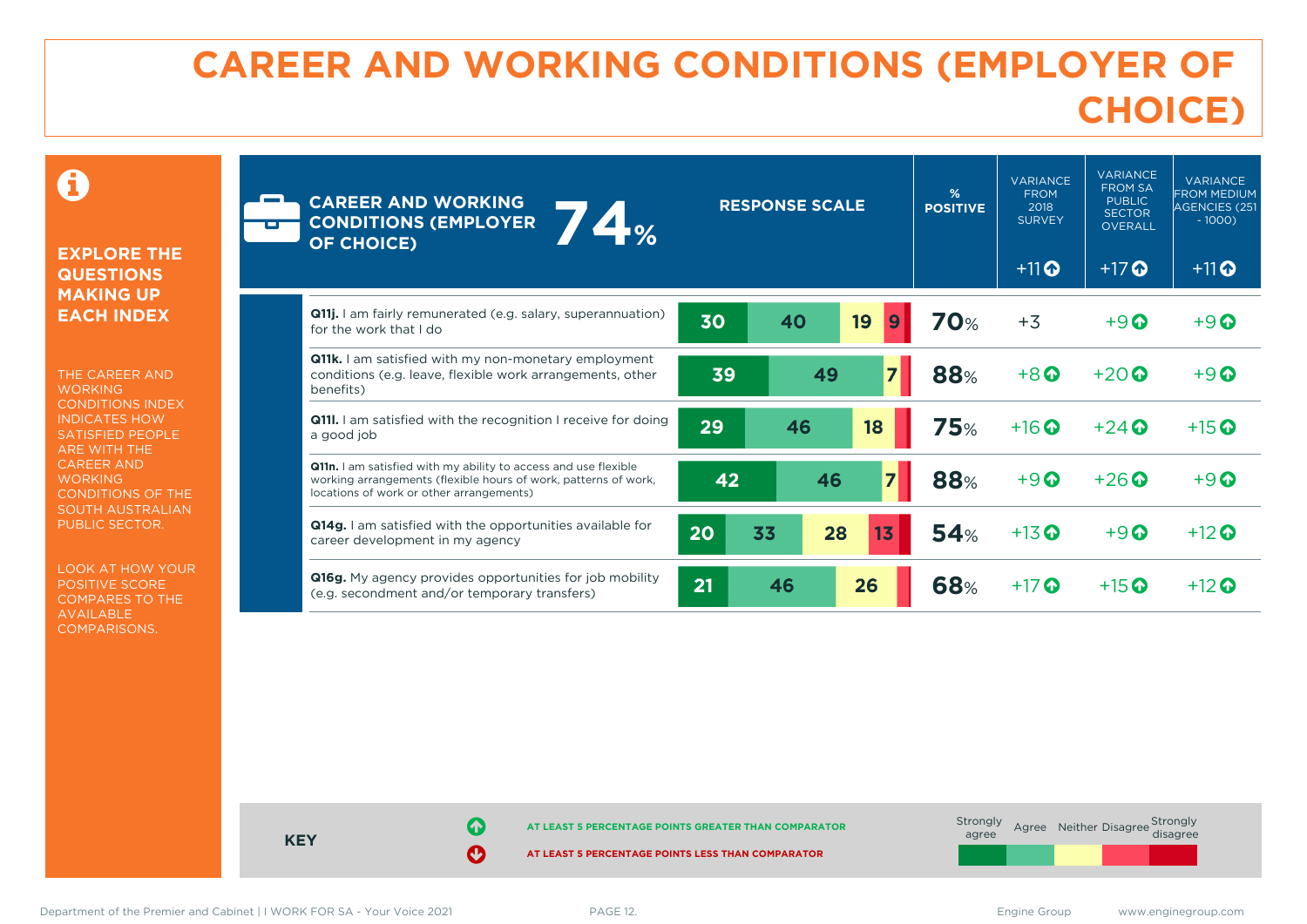# **EMPLOYEE WELLBEING**

0

### **EXPLORE THE QUESTIONS MAKING UP EACH INDEX**

THE WELLBEING SCORE MEASURES THE EXTENT TO WHICH EMPLOYEES FEEL SUPPORTED IN MAINTAINING THEIR HEALTH AND WELLBEING.

LOOK AT HOW YOUR POSITIVE SCORE COMPARES TO THE AVAILABLE COMPARISONS.

| 82 <sub>%</sub><br><b>EMPLOYEE WELLBEING</b>                                                                  |    | <b>RESPONSE SCALE</b> |              | %<br><b>POSITIVE</b> | <b>VARIANCE</b><br><b>FROM</b><br>2018<br><b>SURVEY</b> | <b>VARIANCE</b><br><b>FROM SA</b><br><b>PUBLIC</b><br><b>SECTOR</b><br><b>OVERALL</b> | <b>VARIANCE</b><br><b>FROM MEDIUM</b><br>AGENCIES (251<br>$-1000$ |
|---------------------------------------------------------------------------------------------------------------|----|-----------------------|--------------|----------------------|---------------------------------------------------------|---------------------------------------------------------------------------------------|-------------------------------------------------------------------|
|                                                                                                               |    |                       |              |                      | $+11$ <sup>O</sup>                                      | $+22$                                                                                 | $+12$ <sup>O</sup>                                                |
| <b>Q11f.</b> I am provided with the tools and equipment to do<br>my job safely                                | 48 | 43                    |              | 91%                  | $+7$ $\odot$                                            | $+16$ <sup>O</sup>                                                                    | $+7$ $\odot$                                                      |
| Q12d. My workgroup has the tools and resources to<br>perform well                                             | 30 | 51                    | 11           | 81%                  | $+17$                                                   | $+21$                                                                                 | $+15$ <sup>O</sup>                                                |
| <b>Q17a.</b> I am satisfied with the policies/practices in place to<br>help me manage my health and wellbeing | 29 | 58                    | $\mathbf{9}$ | <b>87%</b>           | $+14$ $\odot$                                           | $+27$                                                                                 | $+17$                                                             |
| <b>Q17b.</b> I think my agency cares about my health and<br>wellbeing                                         | 31 | 49                    | 16           | <b>80%</b>           | $+15$ <sup>O</sup>                                      | $+26$                                                                                 | $+14$ $\odot$                                                     |
| Q17d. I am able to strike the right balance between my<br>work and home life                                  | 25 | 48                    | 18<br>9      | 73%                  | $+3$                                                    | $+18$ $\odot$                                                                         | $+7$ $\odot$                                                      |

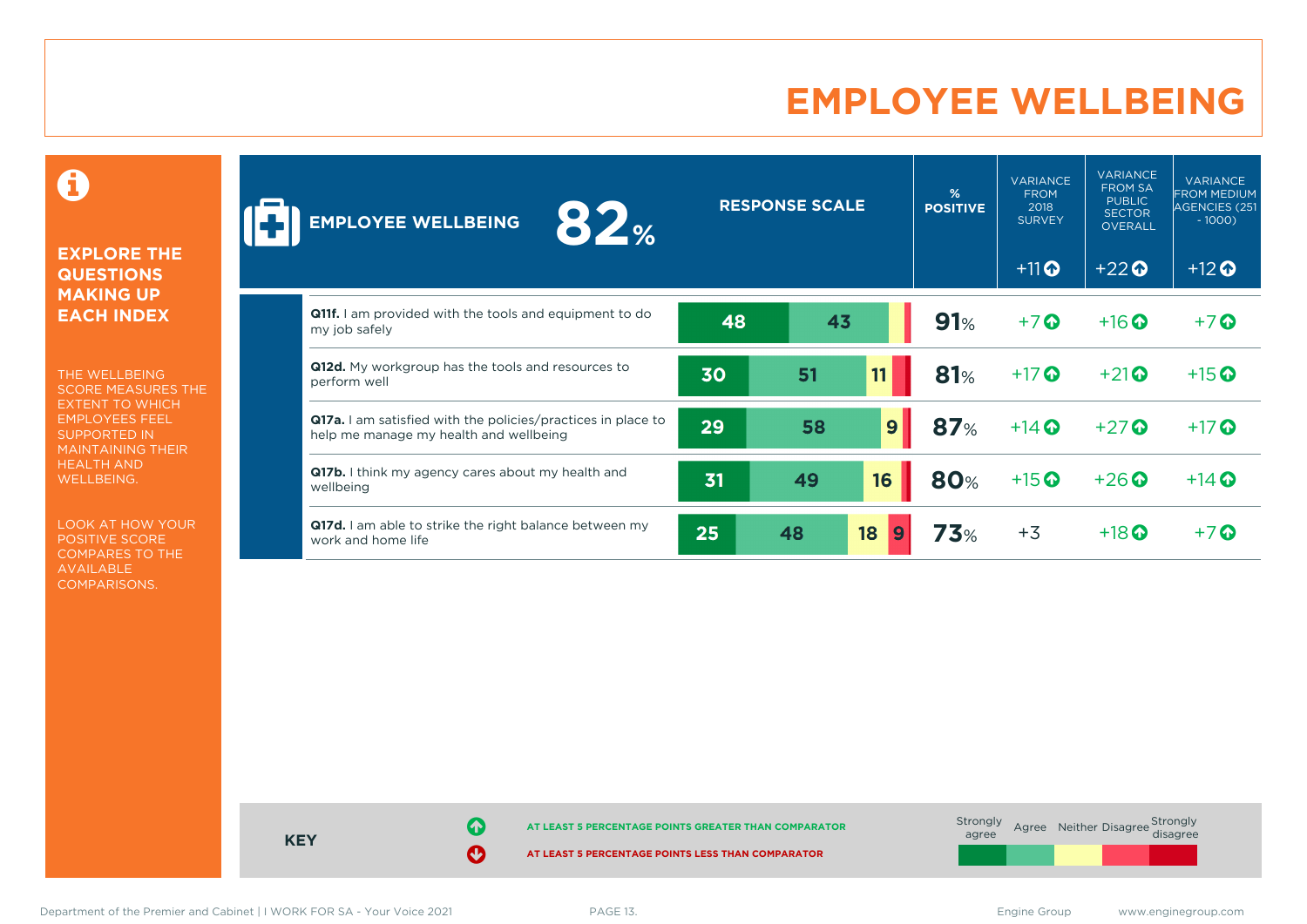# **OPEN COMMENTS**

### 0

**WHAT ARE YOUR PEOPLE SAYING ABOUT THEIR WORKING EXPERIENCES?**

THE COMMENTS WERE GROUPED INTO THEMES.

THE BAR CHART SHOWS THE TOP 5 THEMES, TO GIVE YOU AN IDEA OF WHERE TO FOCUS.

REVIEW THESE COMMENT THEMES IN THE CONTEXT OF YOUR RESULTS - HOW DO THEY REINFORCE OR PROVIDE ADDITIONAL CONTEXT TO YOUR **RESULTS?** 

# **'What is the one thing the South Australian Public Sector is doing really well?'**

### **YOUR TOP 5 THEMES:**

| <b>01. Organisational Objectives &amp; Purpose</b> |                     | <b>COUNTS</b>       | 136 |
|----------------------------------------------------|---------------------|---------------------|-----|
| 02. Wellbeing                                      |                     | 58<br><b>COUNTS</b> |     |
| 03. Others                                         | <b>COUNTS</b>       | 31                  |     |
| 04. Communication                                  | 20<br><b>COUNTS</b> |                     |     |
| <b>05. Equality and Fair</b><br><b>Treatment</b>   | 19<br><b>COUNTS</b> |                     |     |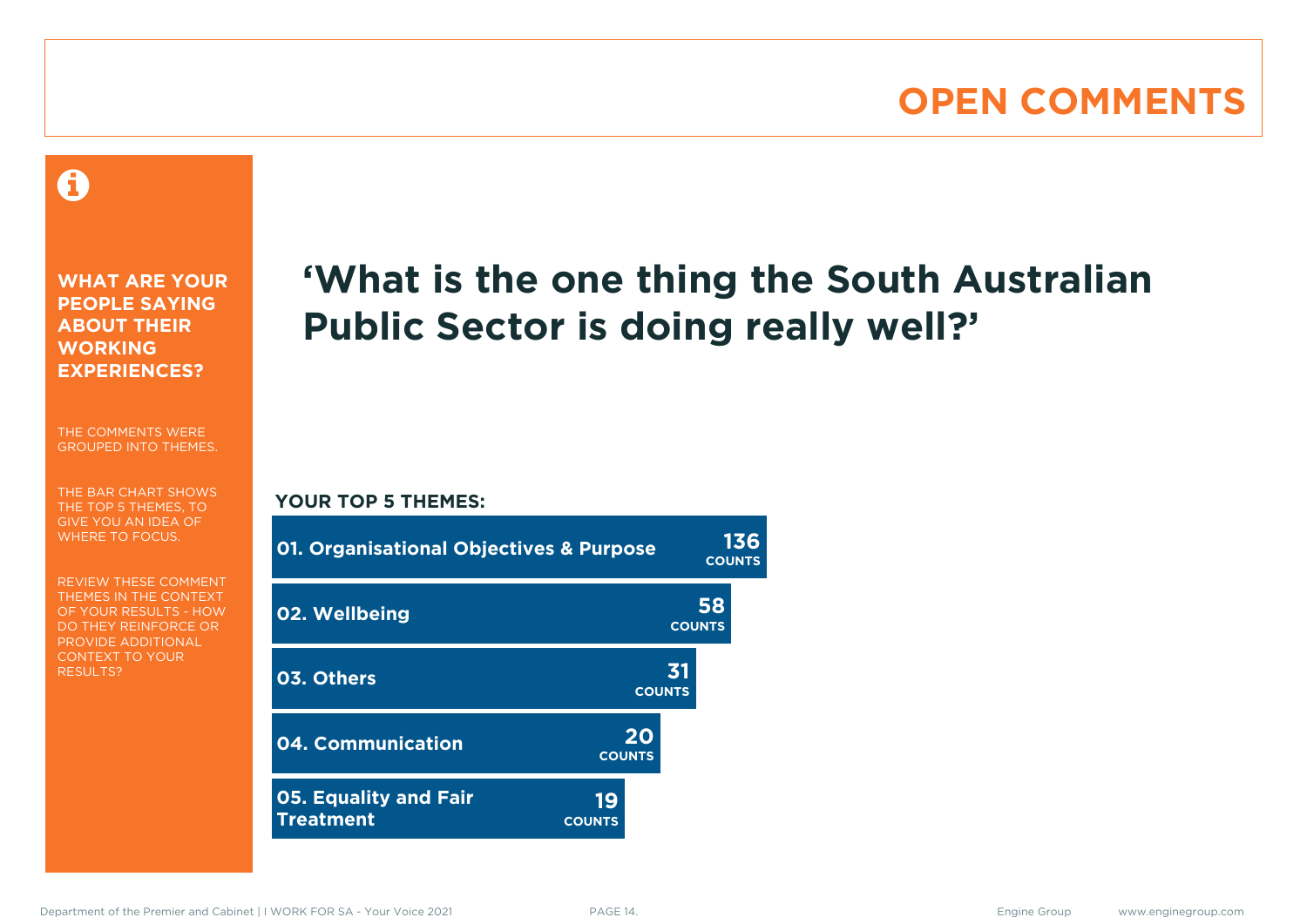# **OPEN COMMENTS**

### A

**WHAT ARE YOUR PEOPLE SAYING ABOUT THEIR WORKING EXPERIENCES?**

THE COMMENTS WERE GROUPED INTO THEMES.

THE BAR CHART SHOWS THE TOP 5 THEMES, TO GIVE YOU AN IDEA OF WHERE TO FOCUS.

REVIEW THESE COMMENT THEMES IN THE CONTEXT OF YOUR RESULTS - HOW DO THEY REINFORCE OR PROVIDE ADDITIONAL CONTEXT TO YOUR **RESULTS?** 

# **'What is the most important issue that needs to be addressed across the South Australian Public Sector?'**

**COUNTS**

**YOUR TOP 5 THEMES:**

| <b>01. Organisational Objectives &amp; Purpose</b> |                     | <b>COUNTS</b>       |                     |
|----------------------------------------------------|---------------------|---------------------|---------------------|
| 02. Wellbeing                                      |                     |                     | 68<br><b>COUNTS</b> |
| 03. Teamwork & Interpersonal                       |                     | 42<br><b>COUNTS</b> |                     |
| 04. Information & Technology                       | <b>COUNTS</b>       | 39                  |                     |
| <b>05. Administration</b>                          | 36<br><b>COUNTS</b> |                     |                     |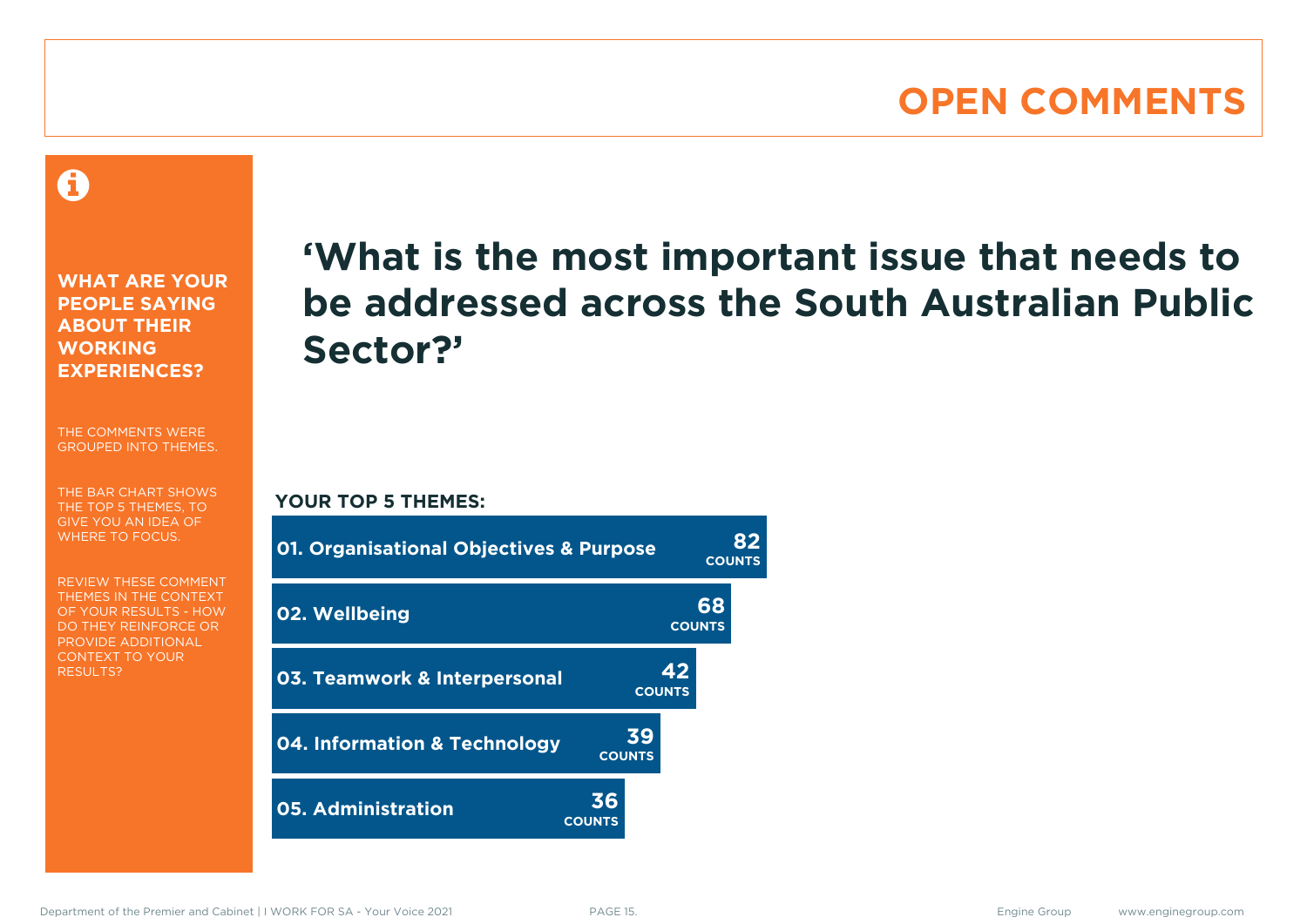# **OTHER QUESTIONS**

0

THESE PAGES SHOW ADDITIONAL QUESTIONS THAT WERE ASKED OF ALL PUBLIC SECTOR EMPLOYEES, THAT ARE NOT INCLUDED IN THE SURVEY INDICES SHOWN ON THE PREVIOUS PAGES.

THE RESULTS OUTLINE THE PROPORTION OF COLLEAGUES RESPONDING POSITIVELY (STRONGLY AGREE + AGREE), NEUTRALLY (NEITHER AGREE NOR **NEGATIVELY** (DISAGREE + STRONGLY DISAGREE).

REVIEW THESE QUESTIONS FOR ADDITIONAL CONTEXT AND INSIGHTS THAT MAY WARRANT FURTHER INVESTIGATION OR ACTION.

|                                                                                                                                                                                       |    | <b>RESPONSE SCALE</b> |          | %<br><b>POSITIVE</b> | <b>VARIANCE</b><br><b>FROM</b><br>2018<br><b>SURVEY</b> | <b>VARIANCE</b><br><b>FROM SA</b><br><b>PUBLIC</b><br><b>SECTOR</b><br>OVERALL | <b>VARIANCE</b><br><b>FROM MEDIUM</b><br><b>AGENCIES (251</b><br>$-1000$ |
|---------------------------------------------------------------------------------------------------------------------------------------------------------------------------------------|----|-----------------------|----------|----------------------|---------------------------------------------------------|--------------------------------------------------------------------------------|--------------------------------------------------------------------------|
| Q11m. I am happy to go the 'extra mile' at work when<br>required                                                                                                                      | 52 |                       | 42       | 95%                  | $-3$                                                    | $+10$ $\odot$                                                                  | $+6\Omega$                                                               |
| Q13g. My manager takes appropriate action to address<br>underperformance within my workgroup                                                                                          | 28 | 38                    | 26       | 67%                  |                                                         | $+15$ <sup><math>\odot</math></sup>                                            | $+11$                                                                    |
| Q15d. I feel senior managers in my agency actively<br>engage with employees                                                                                                           | 28 | 46                    | 18       | 74%                  |                                                         | $+29$ $\odot$                                                                  | $+21$ <sup><math>\odot</math></sup>                                      |
| Q16c. When things go wrong, my agency uses this as an<br>opportunity to review, learn, and improve the management of<br>similar risks                                                 | 22 | 52                    | 20       | 74%                  | $+24$ $\odot$                                           | $+18$ $\odot$                                                                  | $+18$ $\odot$                                                            |
| Q16d. My agency is committed to creating a diverse workforce<br>(e.g. gender, age, cultural and linguistic background, disability,<br>Aboriginal and Torres Strait Islander, LGBTIQ+) | 37 | 48                    | 12       | 85%                  | $+14$ $\odot$                                           | $+17$ $\odot$                                                                  | $+16$ $\odot$                                                            |
| Q16e. Personal background is not a barrier to success in my<br>agency (e.g. cultural background, age, disability, sexual<br>orientation, gender etc.)                                 | 38 | 44                    | 15       | 82%                  | $+6$ <sup>O</sup>                                       | $+12$ $\odot$                                                                  | $+10$ $\odot$                                                            |
| Q16h. I am confident in relating my agency's<br>Reconciliation Action Plan to my work                                                                                                 | 23 | 42                    | 29       | 65%                  |                                                         | $+21$                                                                          | $+17$ $\odot$                                                            |
| <b>Q16i.</b> I am satisfied with the cultural learning<br>opportunities within my agency                                                                                              | 24 | 50                    | 22       | 74%                  |                                                         | $+18$ $\odot$                                                                  | $+19$ $\odot$                                                            |
| Q17c. I feel the level of stress in my job is appropriate                                                                                                                             | 20 | 45                    | 22<br>11 | 65%                  |                                                         | $+21$                                                                          | $+12$ $\odot$                                                            |

**KEY**

**AT LEAST 5 PERCENTAGE POINTS GREATER THAN COMPARATOR**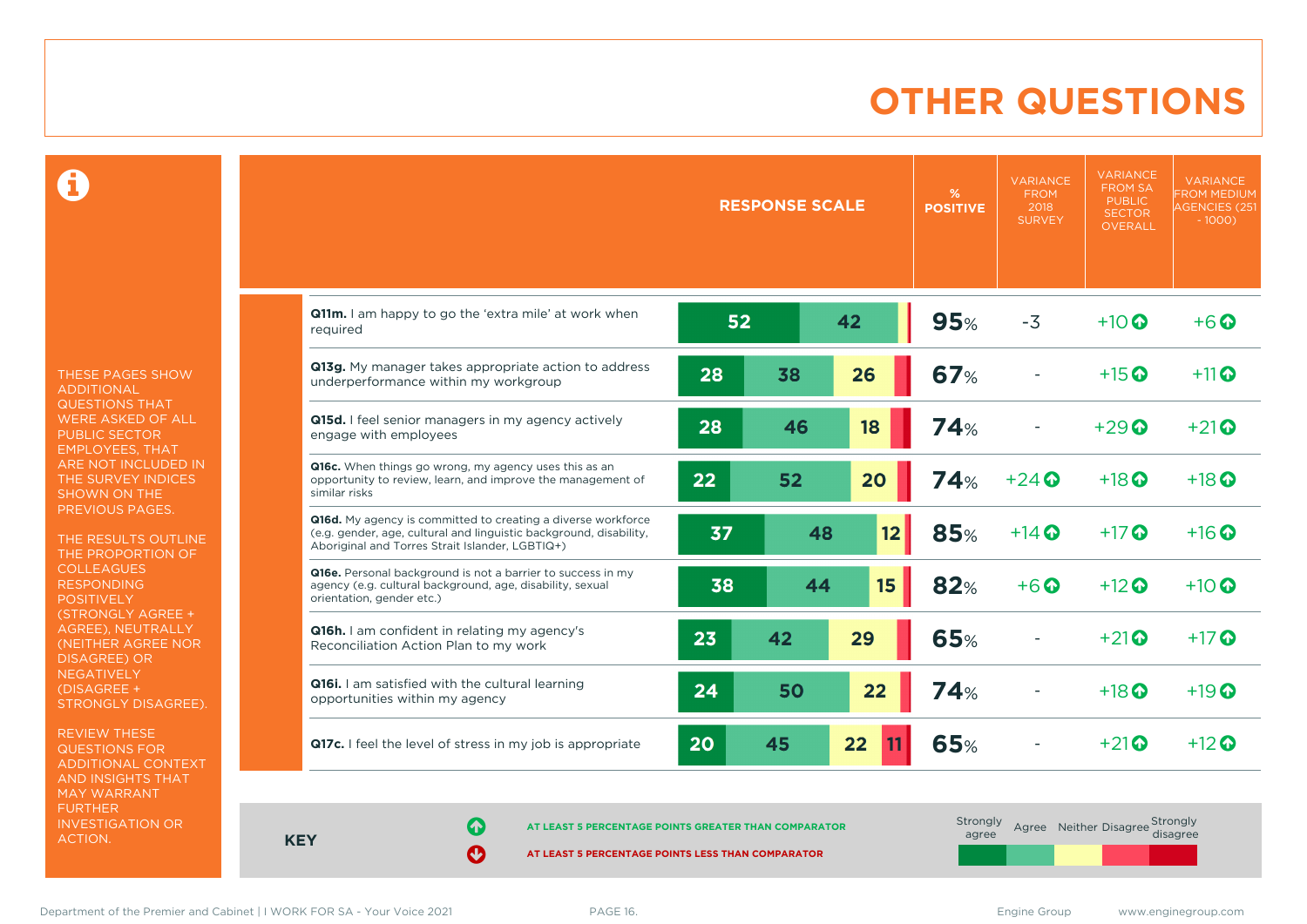# **OTHER QUESTIONS**

Ô

THESE PAGES SHOW ADDITIONAL QUESTIONS THAT WERE ASKED OF ALL PUBLIC SECTOR EMPLOYEES, THAT ARE NOT INCLUDED IN THE SURVEY INDICES SHOWN ON THE PREVIOUS PAGES.

THE RESULTS OUTLINE THE PROPORTION OF **COLLEAGUES** RESPONDING POSITIVELY (STRONGLY AGREE + AGREE), NEUTRALLY (NEITHER AGREE NOR **NEGATIVELY** (DISAGREE + STRONGLY DISAGREE).

REVIEW THESE QUESTIONS FOR ADDITIONAL CONTEXT AND INSIGHTS THAT MAY WARRANT FURTHER INVESTIGATION OR ACTION.

|     |                                                                                                   |                       |    | <b>RESPONSE SCALE</b> |                  |      | %<br><b>POSITIVE</b> | <b>VARIANCE</b><br><b>FROM</b><br>2018<br><b>SURVEY</b> | <b>VARIANCE</b><br><b>FROM SA</b><br><b>PUBLIC</b><br><b>SECTOR</b><br>OVERALL | <b>VARIANCE</b><br><b>FROM MEDIUM</b><br><b>AGENCIES (251</b><br>$-1000$           |
|-----|---------------------------------------------------------------------------------------------------|-----------------------|----|-----------------------|------------------|------|----------------------|---------------------------------------------------------|--------------------------------------------------------------------------------|------------------------------------------------------------------------------------|
|     | Q17e. I feel comfortable discussing my mental health and<br>wellbeing with my manager             |                       | 26 | 45                    | 14               | 9    | 71%                  |                                                         | $+19$ <sup>O</sup>                                                             | $+10$ $\odot$                                                                      |
|     | Q20a. I feel a connection with the public sector values                                           |                       | 37 |                       | 51               | 11   | 87%                  |                                                         | $+13$ <sup>O</sup>                                                             | $+7$ <sup>O</sup>                                                                  |
|     | Q20b. In my workgroup our everyday actions are guided<br>by the Public Sector Values              |                       | 29 | 51                    |                  | 16   | 80%                  |                                                         | $+15$ <sup>O</sup>                                                             | $+8$ <sup><math>\odot</math></sup>                                                 |
|     | Q28. I believe action will be taken on the results from this<br>survey by the sector              |                       | 13 | 43                    | 32               | 8    | 57%                  | $+17$ $\odot$                                           | $+23$ <sup>O</sup>                                                             | $+16$ <sup><math>\odot</math></sup>                                                |
|     | Q29. I believe action will be taken on the results from this<br>survey by my agency               |                       | 17 | 46                    | 29               |      | 63%                  |                                                         | $+28$                                                                          | $+20$                                                                              |
|     |                                                                                                   | <b>RESPONSE SCALE</b> |    |                       | <b>RESPONSES</b> | $\%$ |                      | <b>VARIANCE</b><br><b>FROM</b><br>2018<br><b>SURVEY</b> | <b>VARIANCE</b><br><b>FROM SA</b><br><b>PUBLIC SECTOR</b><br><b>OVERALL</b>    | <b>VARIANCE</b><br><b>FROM</b><br><b>MEDIUM</b><br><b>AGENCIES (251 -</b><br>1000) |
|     | Q14a. I have a current performance and development plan that<br>sets out my individual objectives |                       |    |                       | 385              |      |                      |                                                         |                                                                                |                                                                                    |
| Yes |                                                                                                   |                       |    |                       | 313              | 81%  |                      | $+2$                                                    | $+2$                                                                           | $-1$                                                                               |
| No  |                                                                                                   |                       |    |                       | 72               | 19%  |                      | $-2$                                                    | $-2$                                                                           | $+1$                                                                               |

**AT LEAST 5 PERCENTAGE POINTS GREATER THAN COMPARATOR** 

**AT LEAST 5 PERCENTAGE POINTS LESS THAN COMPARATOR** 

 $\sim$ 

 $\sim$ 

**KEY**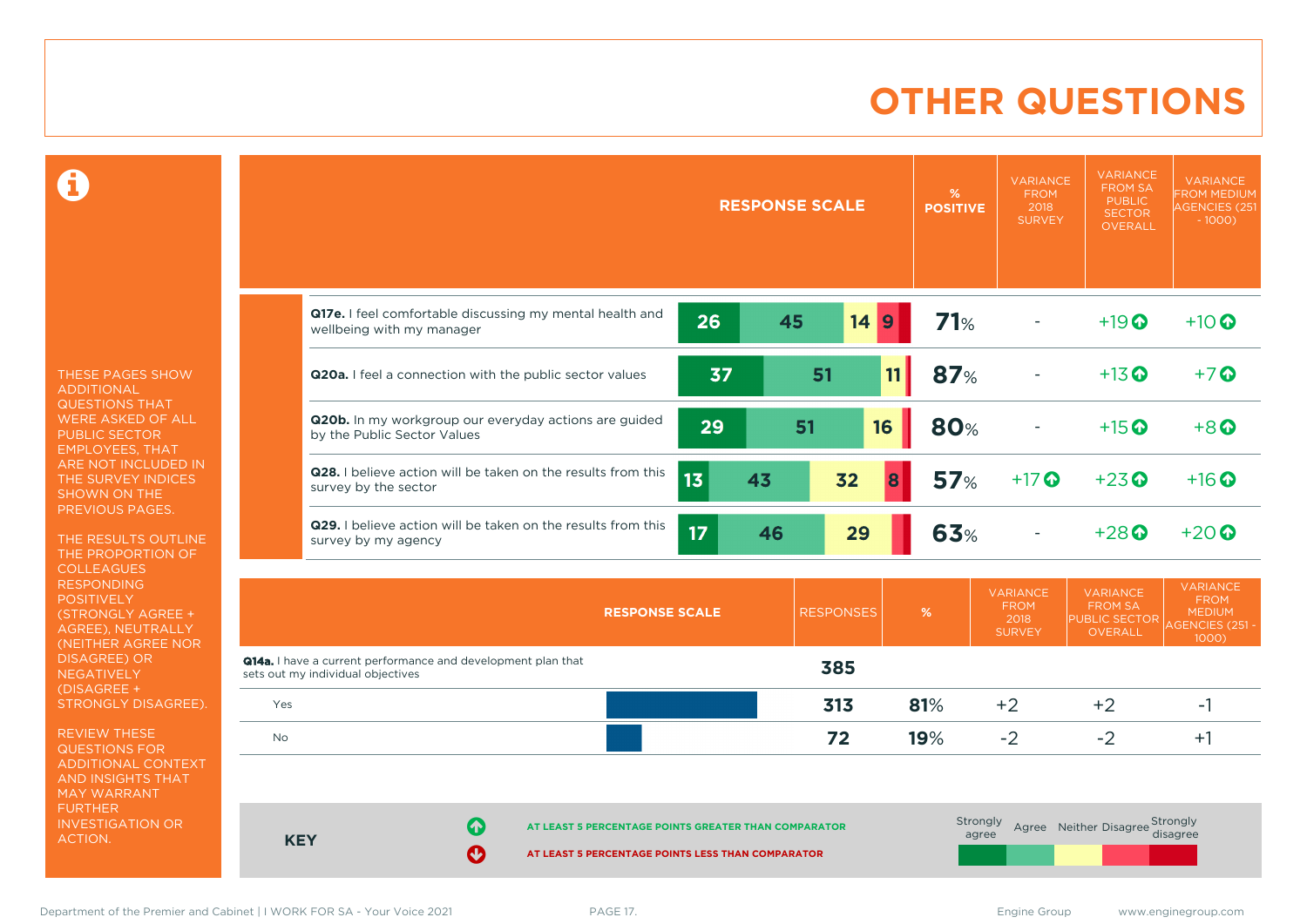### **COVID-19**

 $\mathbf \Omega$ 

THE 2021 SURVEY ASKED QUESTIONS ABOUT HOW **EFFECTIVELY** AGENCIES MANAGED THE CHANGES REQUIRED AS A RESULT OF COVID-19.

REVIEW THE RESULTS AND IDENTIFY SPECIFIC AREAS OF ACTION THAT MAY BE REQUIRED AS A RESULT - WHAT DO YOU NEED TO FOCUS ON FOR IMPROVEMENT?

REFLECT ON THIS INFORMATION TO UNDERSTAND HOW EMPLOYEES FEEL YOUR AGENCY WAS ABLE TO RAPIDLY ADAPT TO THE COVID-19 SITUATION. THIS CAN BE USED TO INFORM FUTURE ACTIONS REQUIRED WHEN OUR EXTERNAL **CIRCUMSTANCES** CHANGE.

|                                                                                                                                                                                                       |                                                                                                                                                                                                        | <b>RESPONSE SCALE</b><br><b>POSITIVE</b> |                  |                  | <b>VARIANCE</b><br><b>FROM</b><br>2018<br><b>SURVEY</b> | <b>VARIANCE</b><br><b>FROM SA</b><br><b>PUBLIC</b><br><b>SECTOR</b><br>OVERALL | <b>VARIANCE</b><br><b>FROM MEDIUM</b><br><b>AGENCIES (251</b><br>$-1000$           |
|-------------------------------------------------------------------------------------------------------------------------------------------------------------------------------------------------------|--------------------------------------------------------------------------------------------------------------------------------------------------------------------------------------------------------|------------------------------------------|------------------|------------------|---------------------------------------------------------|--------------------------------------------------------------------------------|------------------------------------------------------------------------------------|
|                                                                                                                                                                                                       |                                                                                                                                                                                                        |                                          |                  |                  |                                                         |                                                                                |                                                                                    |
|                                                                                                                                                                                                       | Q18a. I believe my agency provided sufficient resources and<br>arrangements to help me feel safe (e.g. physical distancing<br>measures, working from home arrangements, face masks, hand<br>sanitiser) | 48                                       | 44               | 92%              |                                                         | $+16$ $\odot$                                                                  | $+7$                                                                               |
|                                                                                                                                                                                                       | Q18b. My manager provided me with sufficient direction<br>about my priorities                                                                                                                          | 38                                       | 46               | <b>84%</b><br>11 |                                                         | $+12$ <sup>O</sup>                                                             | $+6$ $\odot$                                                                       |
|                                                                                                                                                                                                       | <b>Q18c.</b> I was satisfied with the communications I received<br>from senior managers about changes impacting my work                                                                                | 34                                       | 11<br>48         | 82%              |                                                         | $+16$ <sup>O</sup>                                                             | $+9$ <sup><math>\odot</math></sup>                                                 |
|                                                                                                                                                                                                       | Q18d. During this time, I felt that my manager cared about my<br>wellbeing (if you have more than one manager, consider the<br>manager who you report to most frequently)                              | 42                                       | 43               | 85%<br>11        |                                                         | $+14$ $\odot$                                                                  | $+7$ $\odot$                                                                       |
|                                                                                                                                                                                                       | Q18e. I felt that my workgroup went the extra mile to<br>support each other                                                                                                                            | 44                                       | 40               | 84%<br>12        |                                                         | $+9$ $\odot$                                                                   | $+6$ $\odot$                                                                       |
|                                                                                                                                                                                                       |                                                                                                                                                                                                        | <b>RESPONSE SCALE</b>                    | <b>RESPONSES</b> | $\%$             | <b>VARIANCE</b><br><b>FROM</b><br>2018<br><b>SURVEY</b> | <b>VARIANCE</b><br><b>FROM SA</b><br>PUBLIC SECTOR<br><b>OVERALL</b>           | <b>VARIANCE</b><br><b>FROM</b><br><b>MEDIUM</b><br><b>AGENCIES (251 -</b><br>1000) |
|                                                                                                                                                                                                       | <b>Q18f.</b> Were you mobilised to another agency or another role<br>within your agency because of COVID-19 requirements?                                                                              |                                          | 408              |                  |                                                         |                                                                                |                                                                                    |
| Yes                                                                                                                                                                                                   |                                                                                                                                                                                                        |                                          | 38               | 9%               |                                                         | $+1$                                                                           | $+4$                                                                               |
| <b>No</b>                                                                                                                                                                                             |                                                                                                                                                                                                        |                                          | 359              | 88%              | $\blacksquare$                                          | $-1$                                                                           | $-5o$                                                                              |
| Not sure                                                                                                                                                                                              |                                                                                                                                                                                                        |                                          | 11               | 3%               | $\overline{a}$                                          | $\circ$                                                                        | $+1$                                                                               |
| Strongly<br>Agree Neither Disagree Strongly<br>Q<br>AT LEAST 5 PERCENTAGE POINTS GREATER THAN COMPARATOR<br>disagree<br>agree<br><b>KEY</b><br>Ø<br>AT LEAST 5 PERCENTAGE POINTS LESS THAN COMPARATOR |                                                                                                                                                                                                        |                                          |                  |                  |                                                         |                                                                                |                                                                                    |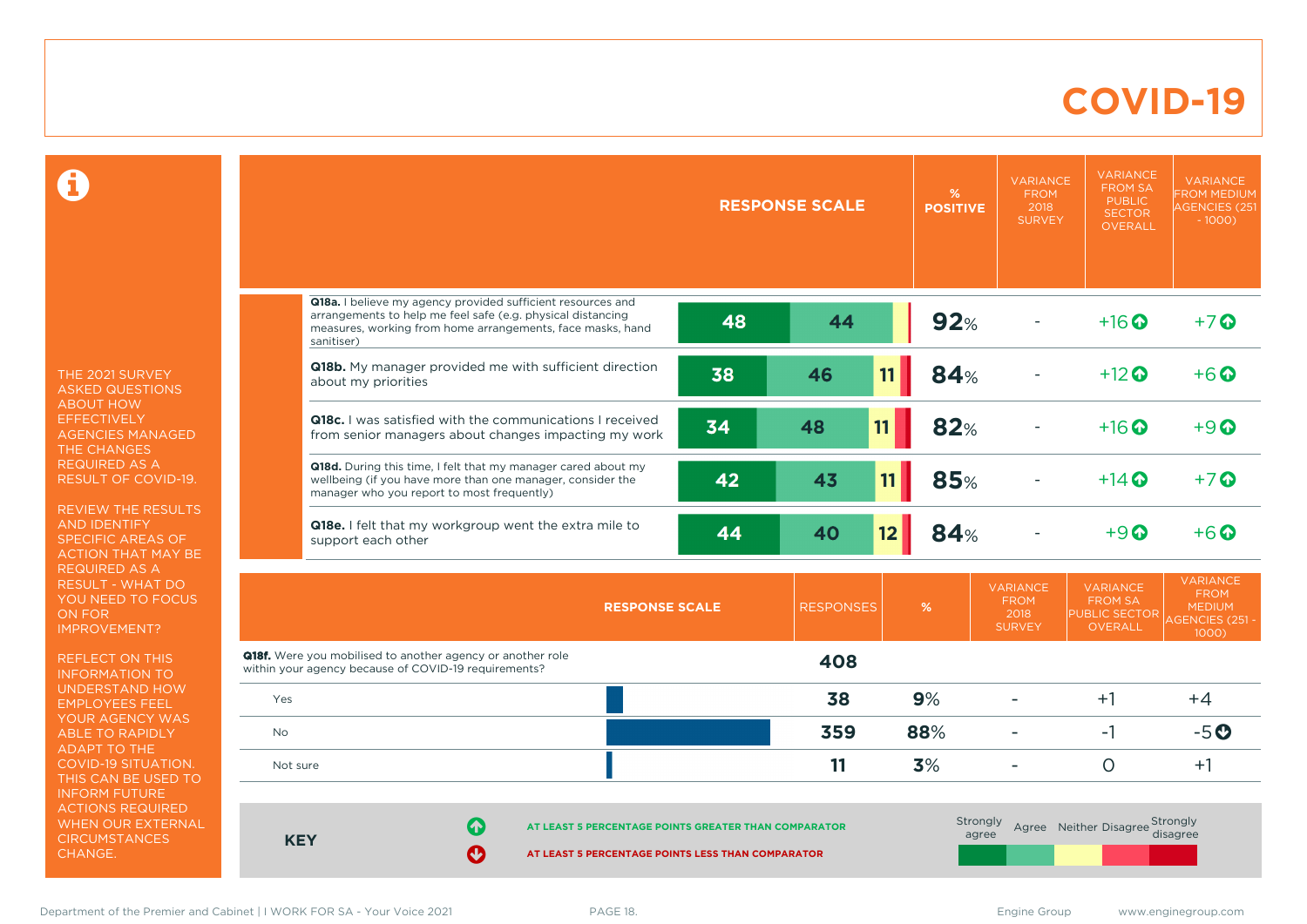0

THESE QUESTIONS GIVE YOU VALUABLE INSIGHT INTO THE REASONS YOUR EMPLOYEES JOINED THE PUBLIC SECTOR, AND THEIR REASONS FOR WANTING TO STAY OR LEAVE.

WHAT DOES THIS TELL YOU ABOUT YOUR CURRENT EMPLOYEE VALUE PROPOSITION?

IS THERE ROOM FOR IMPROVEMENT?

|                                                                                                       | <b>RESPONSE SCALE</b> | <b>RESPONSES</b> | %   | <b>VARIANCE</b><br><b>FROM</b><br>2018<br><b>SURVEY</b> | <b>VARIANCE</b><br><b>FROM SA</b><br><b>PUBLIC SECTOR</b><br>OVERALL | <b>VARIANCE</b><br><b>FROM</b><br><b>MEDIUM</b><br><b>AGENCIES (251 -</b><br>$1000$ ) |
|-------------------------------------------------------------------------------------------------------|-----------------------|------------------|-----|---------------------------------------------------------|----------------------------------------------------------------------|---------------------------------------------------------------------------------------|
| <b>Q21.</b> Which of the following describes why you joined the public<br>sector? [Multiple Response] |                       | 1268             |     |                                                         |                                                                      |                                                                                       |
| Type of work offered                                                                                  |                       | 263              | 21% | $+21$                                                   | $\circ$                                                              | $\circ$                                                                               |
| Job security and stability                                                                            |                       | 255              | 20% | $+3$                                                    | $+1$                                                                 | $+1$                                                                                  |
| Service to the general public                                                                         |                       | 192              | 15% | $+15$ <sup>O</sup>                                      | $\circ$                                                              | $+1$                                                                                  |
| T The work aligned with my job skills/experience                                                      |                       | 263              | 21% | $+6$ <sup>O</sup>                                       | $+1$                                                                 | $-1$                                                                                  |
| The department I work for                                                                             |                       | 74               | 6%  | $-7o$                                                   | $-1$                                                                 | $\circ$                                                                               |
| Geographical location                                                                                 |                       | 62               | 5%  | $-13$ <sup>O</sup>                                      | $-2$                                                                 | $-2$                                                                                  |
| Remuneration                                                                                          |                       | 80               | 6%  | $+1$                                                    | $+1$                                                                 | $+1$                                                                                  |
| Workplace culture                                                                                     |                       | 62               | 5%  | $\circ$                                                 | $+1$                                                                 | $\circ$                                                                               |
| Other                                                                                                 |                       | 17               | 1%  | $\circ$                                                 | $\circ$                                                              | $\circ$                                                                               |
| <b>Q22.</b> Which of the following statements best reflect your<br>working life intentions?           |                       | 404              |     |                                                         |                                                                      |                                                                                       |
| I want to stay in my agency long-term                                                                 |                       | 313              | 77% |                                                         | $+1$                                                                 | $+5$ <sup>O</sup>                                                                     |
| I want to leave my agency but stay in the public sector                                               |                       | 57               | 14% |                                                         | $-2$                                                                 | $-5o$                                                                                 |
| I want to leave the public sector                                                                     |                       | 34               | 8%  |                                                         | $+1$                                                                 | $\circ$                                                                               |

**KEY** 

**TEXT CHANGE SINCE 2018 SURVEY**

**AT LEAST 5 PERCENTAGE POINTS GREATER THAN COMPARATOR**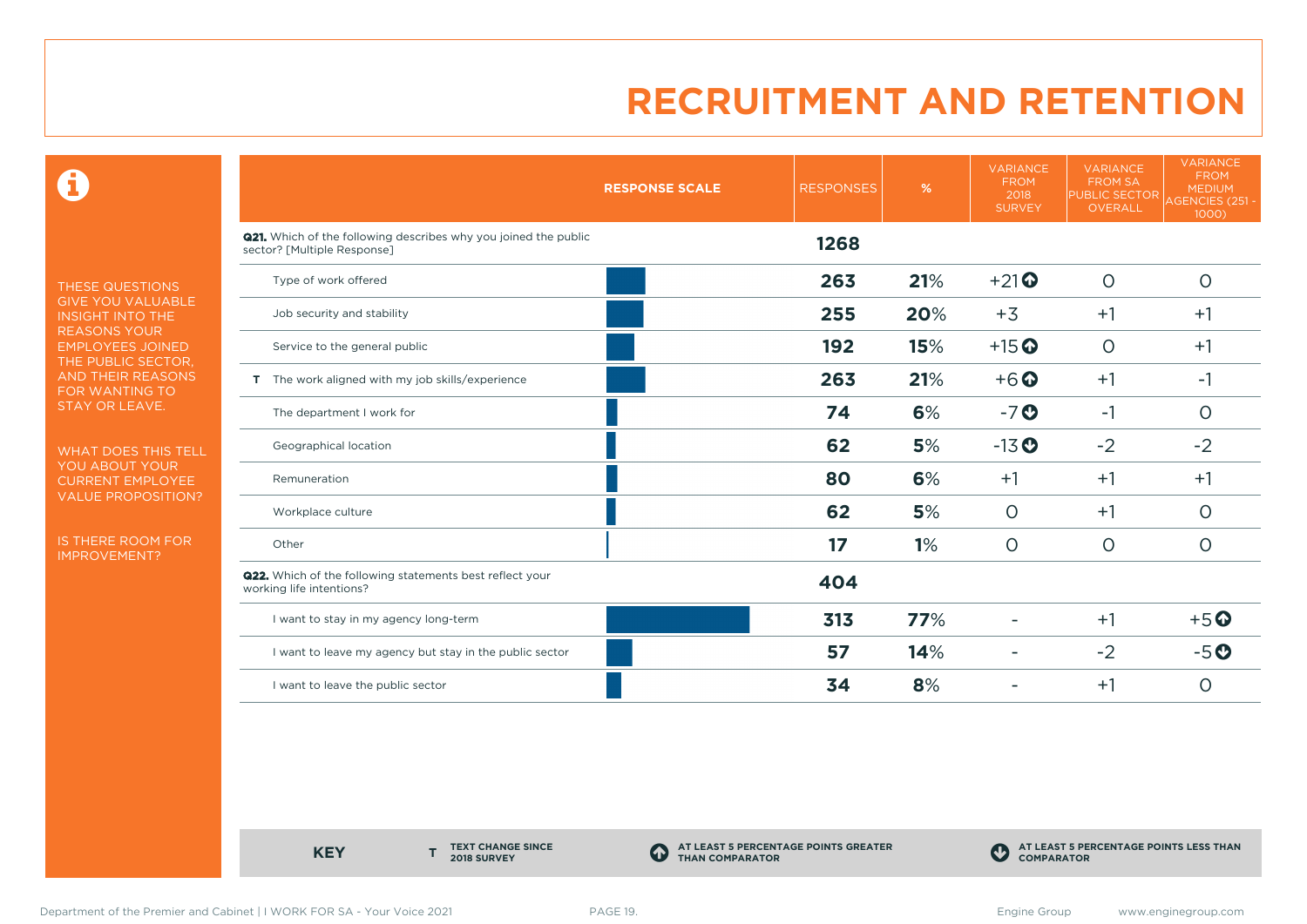$\mathbf \Theta$ 

THESE QUESTIONS GIVE YOU VALUABLE INSIGHT INTO THE REASONS YOUR EMPLOYEES JOINED THE PUBLIC SECTOR, AND THEIR REASONS FOR WANTING TO STAY OR LEAVE.

WHAT DOES THIS TELL YOU ABOUT YOUR CURRENT EMPLOYEE VALUE PROPOSITION?

IS THERE ROOM FOR IMPROVEMENT?

|                                                                                                 | <b>RESPONSE SCALE</b> | <b>RESPONSES</b> | %   | <b>VARIANCE</b><br><b>FROM</b><br>2018<br><b>SURVEY</b> | <b>VARIANCE</b><br><b>FROM SA</b><br><b>PUBLIC SECTOR</b><br>OVERALL | <b>VARIANCE</b><br><b>FROM</b><br><b>MEDIUM</b><br>AGENCIES (251 -<br>1000) |
|-------------------------------------------------------------------------------------------------|-----------------------|------------------|-----|---------------------------------------------------------|----------------------------------------------------------------------|-----------------------------------------------------------------------------|
| Q23a. Which of the following describes your reasons for<br>wanting to stay? [Multiple Response] |                       | 1792             |     |                                                         |                                                                      |                                                                             |
| Long term career progression                                                                    |                       | 124              | 7%  |                                                         | $\circ$                                                              | $+1$                                                                        |
| Type of work offered                                                                            |                       | 221              | 12% |                                                         | $\circ$                                                              | $\circ$                                                                     |
| <b>Employment conditions</b>                                                                    |                       | 181              | 10% | ۰                                                       | $\circ$                                                              | $-1$                                                                        |
| Job security and stability                                                                      |                       | 197              | 11% | ۰                                                       | $-3$                                                                 | $-1$                                                                        |
| Service to the general public                                                                   |                       | 147              | 8%  |                                                         | $-2$                                                                 | $-1$                                                                        |
| The work aligns with my job skills/experience                                                   |                       | 231              | 13% |                                                         | $\circ$                                                              | $-1$                                                                        |
| The department I work for                                                                       |                       | 135              | 8%  |                                                         | $+1$                                                                 | $+1$                                                                        |
| Geographical location                                                                           |                       | 62               | 3%  |                                                         | $-2$                                                                 | $-2$                                                                        |
| Remuneration                                                                                    |                       | 81               | 5%  |                                                         | $\Omega$                                                             | $\circ$                                                                     |
| Workplace culture                                                                               |                       | 129              | 7%  | ۰                                                       | $+2$                                                                 | $+1$                                                                        |
| Confidence in immediate manager                                                                 |                       | 168              | 9%  |                                                         | $+3$                                                                 | $+1$                                                                        |
| Confidence in senior management                                                                 |                       | 103              | 6%  |                                                         | $+2$                                                                 | $+2$                                                                        |
| Other                                                                                           |                       | 1 <sub>3</sub>   | 1%  |                                                         | $\circ$                                                              | O                                                                           |

**KEY C** 

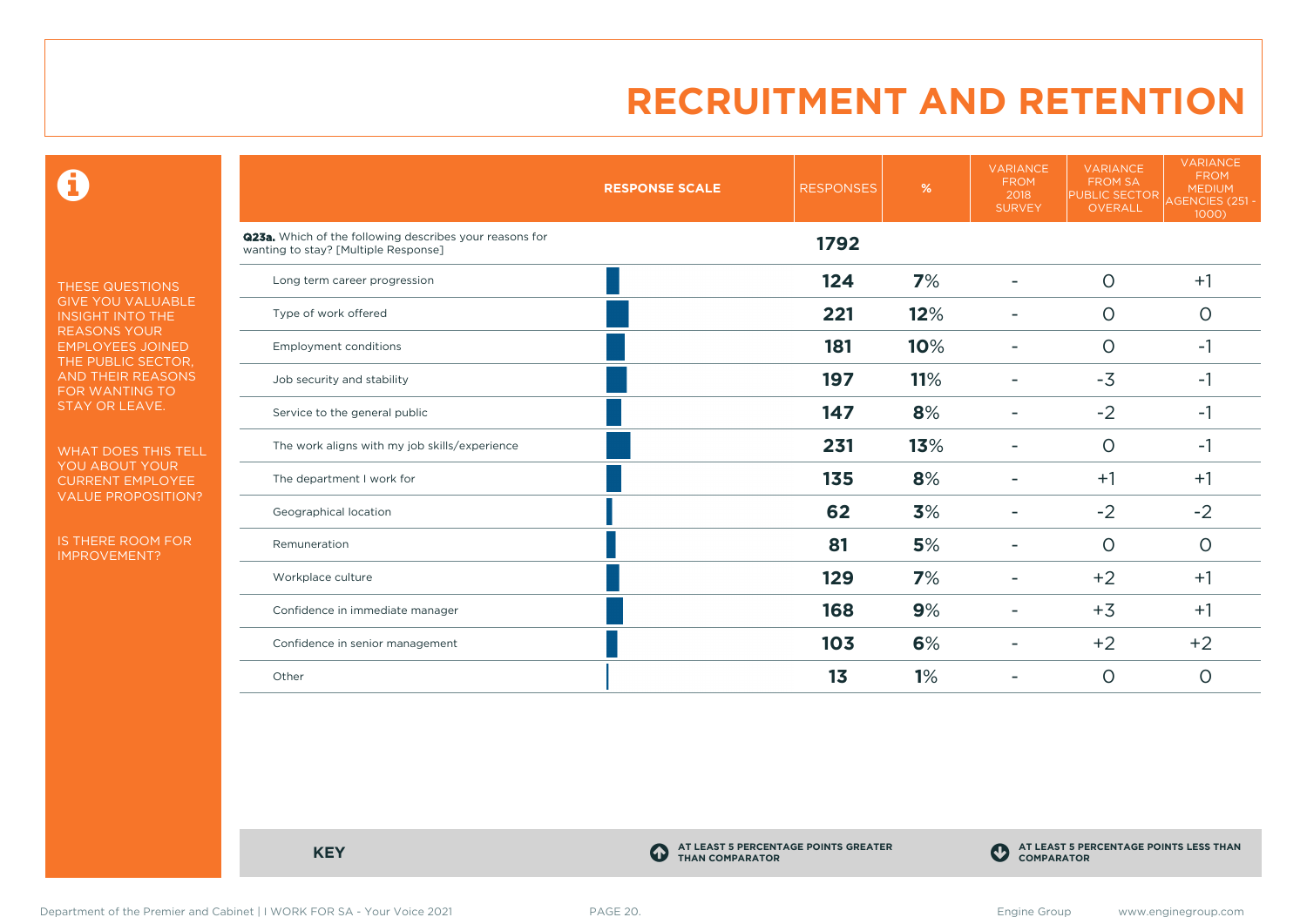$\mathbf \Theta$ 

THESE QUESTIONS GIVE YOU VALUABLE INSIGHT INTO THE REASONS YOUR EMPLOYEES JOINED THE PUBLIC SECTOR, AND THEIR REASONS FOR WANTING TO STAY OR LEAVE.

WHAT DOES THIS TELL YOU ABOUT YOUR CURRENT EMPLOYEE VALUE PROPOSITION?

IS THERE ROOM FOR IMPROVEMENT?

|                                                                                 | <b>RESPONSE SCALE</b> | <b>RESPONSES</b> | %   | <b>VARIANCE</b><br><b>FROM</b><br>2018<br><b>SURVEY</b> | <b>VARIANCE</b><br><b>FROM SA</b><br><b>PUBLIC SECTOR</b><br>OVERALL | <b>VARIANCE</b><br><b>FROM</b><br><b>MEDIUM</b><br>AGENCIES (251 -<br>1000 |
|---------------------------------------------------------------------------------|-----------------------|------------------|-----|---------------------------------------------------------|----------------------------------------------------------------------|----------------------------------------------------------------------------|
| <b>Q23b.</b> Which of the following best describes when you intend to<br>leave? |                       | 91               |     |                                                         |                                                                      |                                                                            |
| I want to leave within 12 months                                                |                       | 35               | 38% | $\overline{\phantom{a}}$                                | ۰.                                                                   | -3                                                                         |
| I want to leave within 1-2 years                                                |                       | 27               | 30% | $\overline{\phantom{a}}$                                | +3                                                                   | $+2$                                                                       |
| I want to leave within 2-5 years                                                |                       | 21               | 23% | $\overline{\phantom{0}}$                                | ۰.                                                                   | $+1$                                                                       |
| I want to leave within 5+ years                                                 |                       | 8                | 9%  | $\overline{\phantom{0}}$                                | ۰.                                                                   |                                                                            |

**KEY C** 

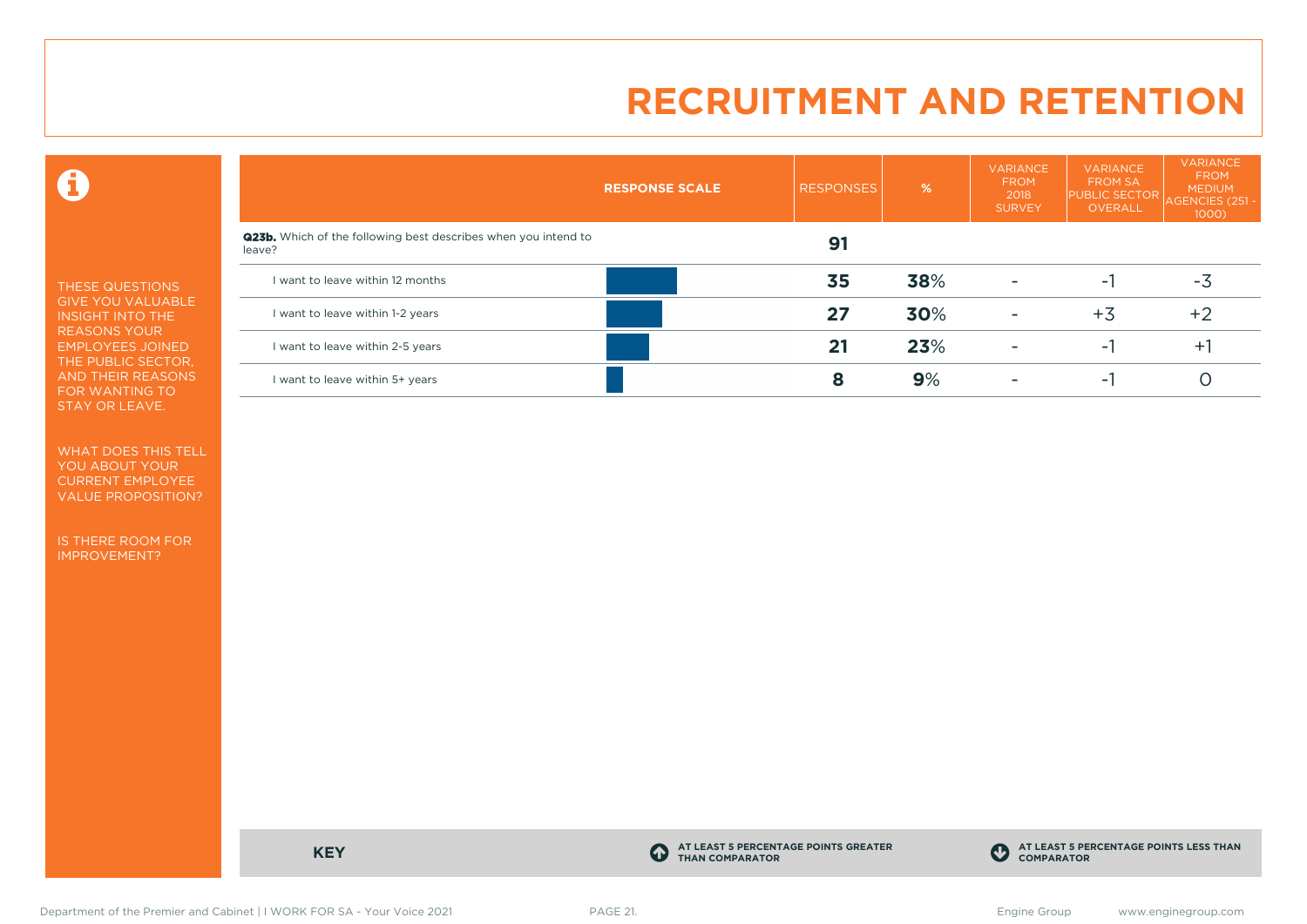0

THESE QUESTIONS GIVE YOU VALUABLE INSIGHT INTO THE REASONS YOUR EMPLOYEES JOINED THE PUBLIC SECTOR, AND THEIR REASONS FOR WANTING TO STAY OR LEAVE.

WHAT DOES THIS TELL YOU ABOUT YOUR CURRENT EMPLOYEE VALUE PROPOSITION?

IS THERE ROOM FOR IMPROVEMENT?

|                                                                                                 | <b>RESPONSE SCALE</b> | <b>RESPONSES</b> | %   | <b>VARIANCE</b><br><b>FROM</b><br>2018<br><b>SURVEY</b> | <b>VARIANCE</b><br><b>FROM SA</b><br><b>PUBLIC SECTOR</b><br>OVERALL | <b>VARIANCE</b><br><b>FROM</b><br><b>MEDIUM</b><br>AGENCIES (251 -<br>1000) |
|-------------------------------------------------------------------------------------------------|-----------------------|------------------|-----|---------------------------------------------------------|----------------------------------------------------------------------|-----------------------------------------------------------------------------|
| Q23c. Which of the following describe your reasons for wanting<br>to leave? [Multiple Response] |                       | 303              |     |                                                         |                                                                      |                                                                             |
| T There is a lack of future career opportunities                                                |                       | 38               | 13% | $-17$ <sup>O</sup>                                      | $+1$                                                                 | -1                                                                          |
| I want to try a different type of work or I am seeking a<br>career change                       |                       | 34               | 11% | $-3$                                                    | $+4$                                                                 | $+3$                                                                        |
| I am not fulfilled by the role I am in                                                          |                       | 38               | 13% | $+13$ <sup>O</sup>                                      | $+3$                                                                 | $+2$                                                                        |
| T My expectations have not been met                                                             |                       | 11               | 4%  | $-4$                                                    | $-2$                                                                 | $-1$                                                                        |
| I am pursuing the next phase in my life/career journey                                          |                       | 49               | 16% | $+16$ <sup>O</sup>                                      | $+7$                                                                 | $+5o$                                                                       |
| My workload is not manageable                                                                   |                       | 10               | 3%  | $+3$                                                    | $-3$                                                                 | $-2$                                                                        |
| I am not satisfied with my employment conditions                                                |                       | 4                | 1%  | $+1$                                                    | $-5o$                                                                | $-3$                                                                        |
| The work does not fully utilise my skills and abilities                                         |                       | 34               | 11% | $+11$ <sup>O</sup>                                      | $+3$                                                                 | $+2$                                                                        |
| I do not like the workplace culture                                                             |                       | 23               | 8%  | $+1$                                                    | $-2$                                                                 | $-1$                                                                        |
| There is a lack of job security                                                                 |                       | 11               | 4%  | $+4$                                                    | $\circ$                                                              | $\circ$                                                                     |
| I lack confidence in senior managers                                                            |                       | 1 <sub>3</sub>   | 4%  | $+4$                                                    | $-5o$                                                                | -4                                                                          |
| I am not satisfied with my current manager                                                      |                       | 1 <sub>3</sub>   | 4%  | $+4$                                                    | -1                                                                   | O                                                                           |
| Experiences of bullying, harassment or discrimination                                           |                       | 11               | 4%  | $+4$                                                    | $-3$                                                                 | $-2$                                                                        |
| Other                                                                                           |                       | 14               | 5%  | $+5$ <sup>O</sup>                                       | $+1$                                                                 | O                                                                           |

**KEY** 

**TEXT CHANGE SINCE 2018 SURVEY**

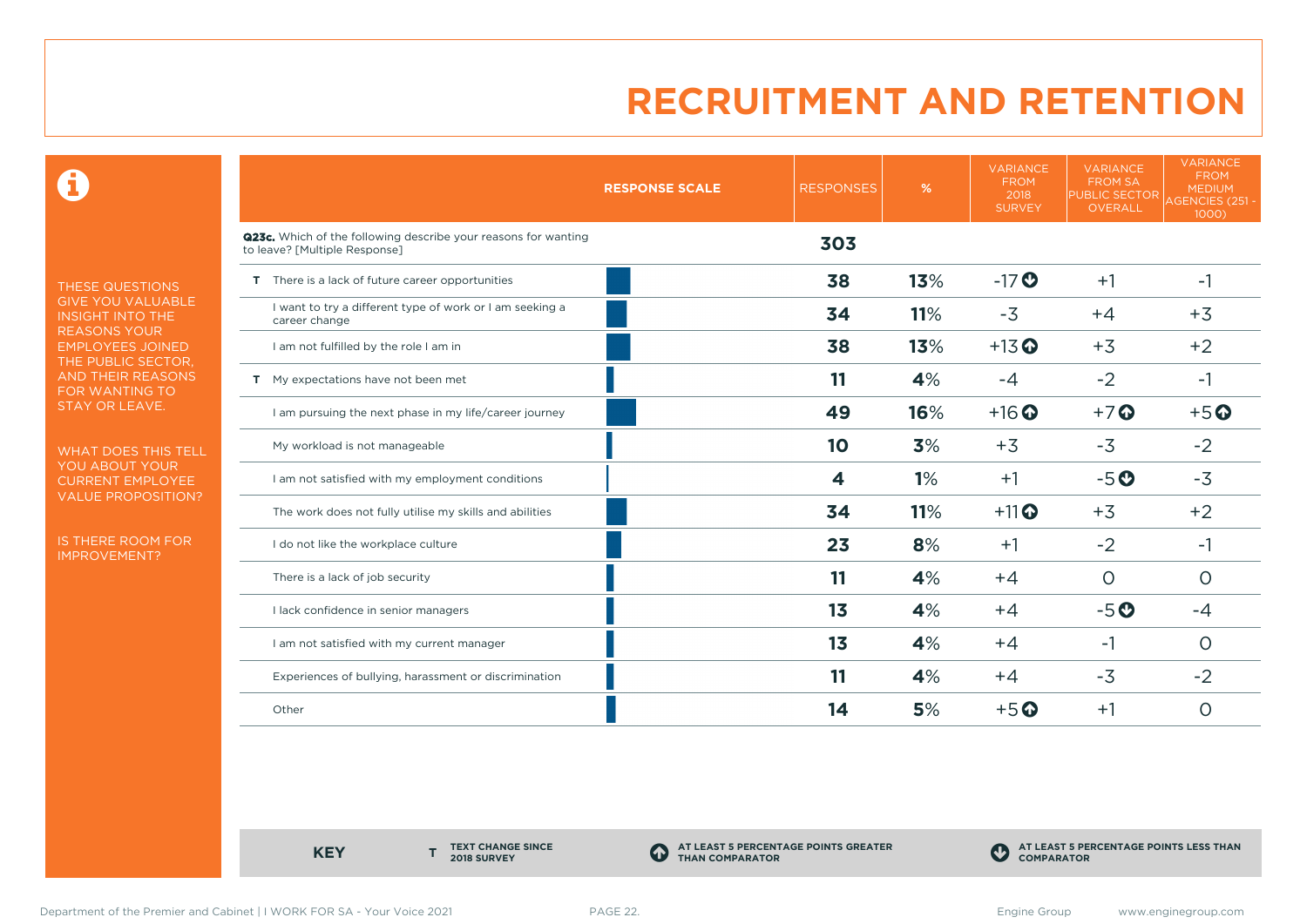$\mathbf \Omega$ 

THESE RESULTS GIVE YOU INSIGHT INTO THE EXTENT TO WHICH BULLYING AND HARASSMENT HAVE BEEN EXPERIENCED OR OBSERVED IN YOUR AGENCY / TEAM.

WHAT ACTION DO YOU NEED TO TAKE IN RESPONSE TO THESE RESULTS?

|                                                                                                                                                 | <b>RESPONSE SCALE</b> | <b>RESPONSES</b>        | $\%$ | <b>VARIANCE</b><br><b>FROM</b><br>2018<br><b>SURVEY</b> | <b>VARIANCE</b><br><b>FROM SA</b><br>PUBLIC SECTOR<br>OVERALL | <b>VARIANCE</b><br><b>FROM</b><br><b>MEDIUM</b><br><b>AGENCIES (251-</b><br>1000) |
|-------------------------------------------------------------------------------------------------------------------------------------------------|-----------------------|-------------------------|------|---------------------------------------------------------|---------------------------------------------------------------|-----------------------------------------------------------------------------------|
| <b>Q24.</b> During the last 12 months, have you witnessed harassment<br>(including sexual harassment) or bullying in your current<br>workplace? |                       | 407                     |      |                                                         |                                                               |                                                                                   |
| Yes                                                                                                                                             |                       | 54                      | 13%  | $-8o$                                                   | $-16o$                                                        | $-8o$                                                                             |
| No                                                                                                                                              |                       | 313                     | 77%  | $+12$ <sup>O</sup>                                      | $+15$ <sup>O</sup>                                            | $+8$ <sup><math>\odot</math></sup>                                                |
| Not sure                                                                                                                                        |                       | 40                      | 10%  | $-4$                                                    | $+1$                                                          | $\circ$                                                                           |
| Q24a. What did you do in response to the bullying and<br>harassment you witnessed? [Multiple Response]                                          |                       | 95                      |      |                                                         |                                                               |                                                                                   |
| Submitted a report through the agency's formal WHS<br>system                                                                                    |                       | $\overline{2}$          | 2%   | $\overline{\phantom{0}}$                                | $-2$                                                          | $-2$                                                                              |
| Approached the person and asked them to stop                                                                                                    |                       | 10                      | 11%  | ۰                                                       | $\circ$                                                       | $+1$                                                                              |
| Approached the victim and offered support                                                                                                       |                       | 22                      | 23%  | ۳                                                       | $\circ$                                                       | $\circ$                                                                           |
| Took leave                                                                                                                                      |                       | $\overline{\mathbf{3}}$ | 3%   | $\overline{\phantom{0}}$                                | $-2$                                                          | $-2$                                                                              |
| Left the role/team/agency                                                                                                                       |                       | 1                       | 1%   |                                                         | $-1$                                                          | $-1$                                                                              |
| Sought support from a colleague                                                                                                                 |                       | 13                      | 14%  | ۰                                                       | $-1$                                                          | $+1$                                                                              |
| Sought support from a manager                                                                                                                   |                       | 20                      | 21%  | ۰                                                       | $+5$ <sup>O</sup>                                             | $+3$                                                                              |
| Accessed counselling through the agency's Employee<br>Assistance Program                                                                        |                       | 3                       | 3%   | ۰                                                       | $-1$                                                          | $-1$                                                                              |
| Accessed professional help                                                                                                                      |                       | $\overline{\mathbf{4}}$ | 4%   | $\blacksquare$                                          | $\circ$                                                       | $\circ$                                                                           |
| Lodged a grievance or complaint                                                                                                                 |                       | 1                       | 1%   | $\overline{\phantom{0}}$                                | $-4$                                                          | $-4$                                                                              |
| Nothing                                                                                                                                         |                       | 11                      | 12%  | ۰                                                       | $+6$ <sup>O</sup>                                             | $+4$                                                                              |
| Other                                                                                                                                           |                       | 5                       | 5%   | ۰                                                       | $+1$                                                          | $-1$                                                                              |

**KEY C** 

**AT LEAST 5 PERCENTAGE POINTS GREATER THAN COMPARATOR**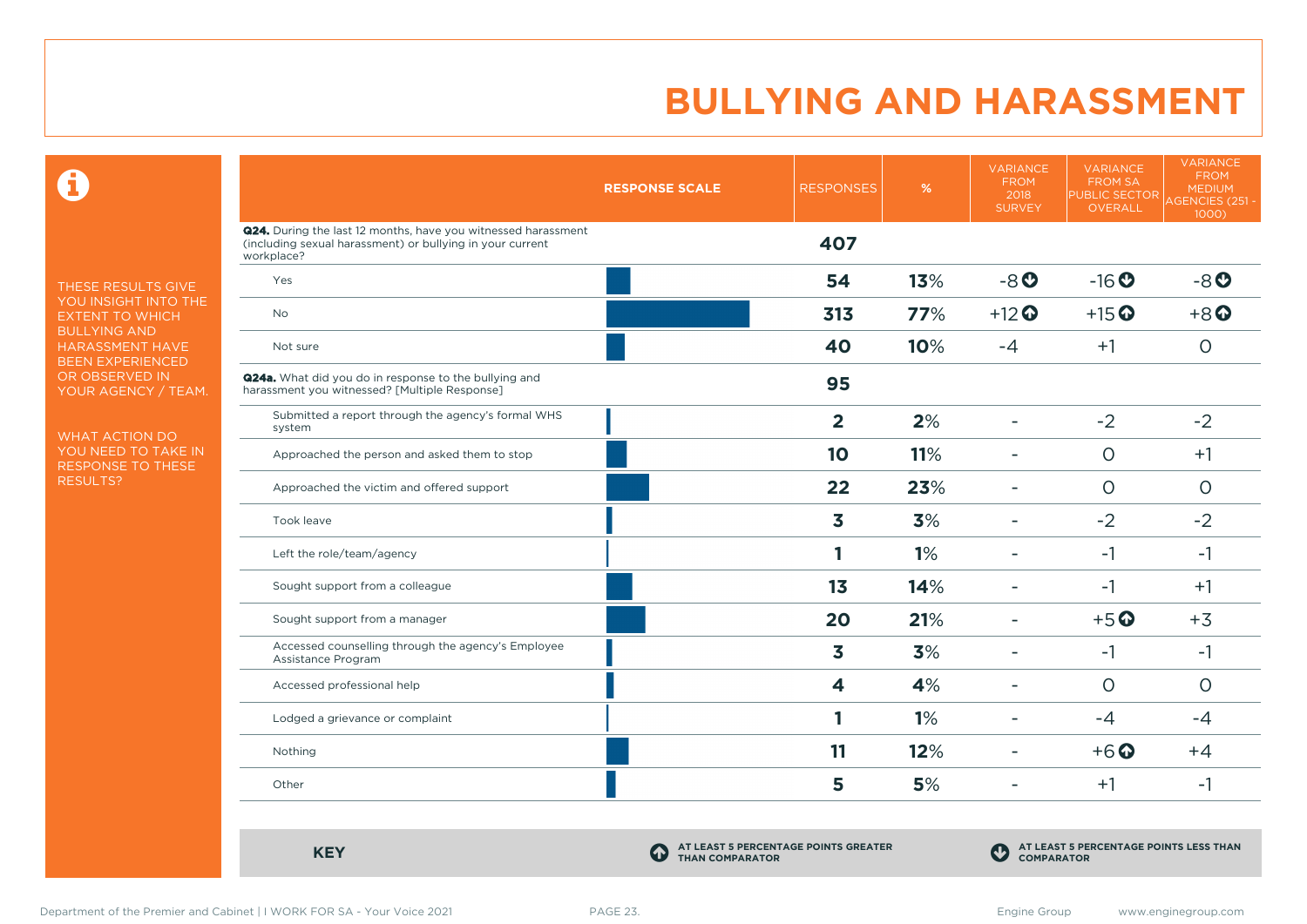$\mathbf \Theta$ 

THESE RESULTS GIVE YOU INSIGHT INTO THE EXTENT TO WHICH BULLYING AND HARASSMENT HAVE BEEN EXPERIENCED OR OBSERVED IN YOUR AGENCY / TEAM.

WHAT ACTION DO YOU NEED TO TAKE IN RESPONSE TO THESE RESULTS?

|                                                                                                                                                  | <b>RESPONSE SCALE</b> | <b>RESPONSES</b>        | %   | <b>VARIANCE</b><br><b>FROM</b><br>2018<br><b>SURVEY</b> | <b>VARIANCE</b><br><b>FROM SA</b><br><b>PUBLIC SECTOR</b><br><b>OVERALL</b> | <b>VARIANCE</b><br><b>FROM</b><br><b>MEDIUM</b><br><b>AGENCIES (251 -</b><br>1000) |
|--------------------------------------------------------------------------------------------------------------------------------------------------|-----------------------|-------------------------|-----|---------------------------------------------------------|-----------------------------------------------------------------------------|------------------------------------------------------------------------------------|
| Q25. During the last 12 months, have you been subjected to<br>harassment (including sexual harassment) or bullying in your<br>current workplace? |                       | 406                     |     |                                                         |                                                                             |                                                                                    |
| Yes                                                                                                                                              |                       | 23                      | 6%  | $-5o$                                                   | $-12$ <sup>O</sup>                                                          | $-6o$                                                                              |
| <b>No</b>                                                                                                                                        |                       | 357                     | 88% | $+6$ $\odot$                                            | $+12$ <sup>O</sup>                                                          | $+7$ $\odot$                                                                       |
| Not sure                                                                                                                                         |                       | 26                      | 6%  | $-1$                                                    | $\circ$                                                                     | $\circ$                                                                            |
| <b>Q25a.</b> What type of harassment or bullying did you experience?<br>[Multiple Response]                                                      |                       | 41                      |     |                                                         |                                                                             |                                                                                    |
| Physical behaviour (e.g. assault, aggressive body<br>T<br>language)                                                                              |                       | $\overline{2}$          | 5%  | $\circ$                                                 | $-3$                                                                        | $-2$                                                                               |
| Sexual harassment                                                                                                                                |                       |                         | 2%  | $-2$                                                    | $\circ$                                                                     | -1                                                                                 |
| Cyberbullying (e.g. harassment via IT or the spreading of<br>gossip/materials intended to defame or humiliate)                                   |                       | $\overline{2}$          | 5%  | $\circ$                                                 | $+1$                                                                        | $+1$                                                                               |
| Verbal abuse (e.g. offensive language, derogatory<br>remarks, threats, shouting or screaming)                                                    |                       | 12                      | 29% | $+5$ <sup>O</sup>                                       | $+1$                                                                        | $+1$                                                                               |
| 'Initiations' or pranks                                                                                                                          |                       | $\mathbf 0$             | 0%  | $\circ$                                                 | $-2$                                                                        | $-2$                                                                               |
| Interference with your personal property or work<br>equipment                                                                                    |                       |                         | 2%  | $+2$                                                    | $-2$                                                                        | $-2$                                                                               |
| Interference with work tasks (i.e. withholding needed<br>information, undermining or sabotage)                                                   |                       | 12                      | 29% | $-2$                                                    | $+5$ <sup>O</sup>                                                           | $+5$ <sup>O</sup>                                                                  |
| Inappropriate and unfair application of work policies or<br>rules (e.g. perf mgmt, access to leave, access to L&D)                               |                       | $\overline{\mathbf{z}}$ | 17% | $-3$                                                    | $-1$                                                                        | $+2$                                                                               |
| Other                                                                                                                                            |                       | 4                       | 10% | -1                                                      | O                                                                           | $-2$                                                                               |

**KEY** 

**TEXT CHANGE SINCE 2018 SURVEY**

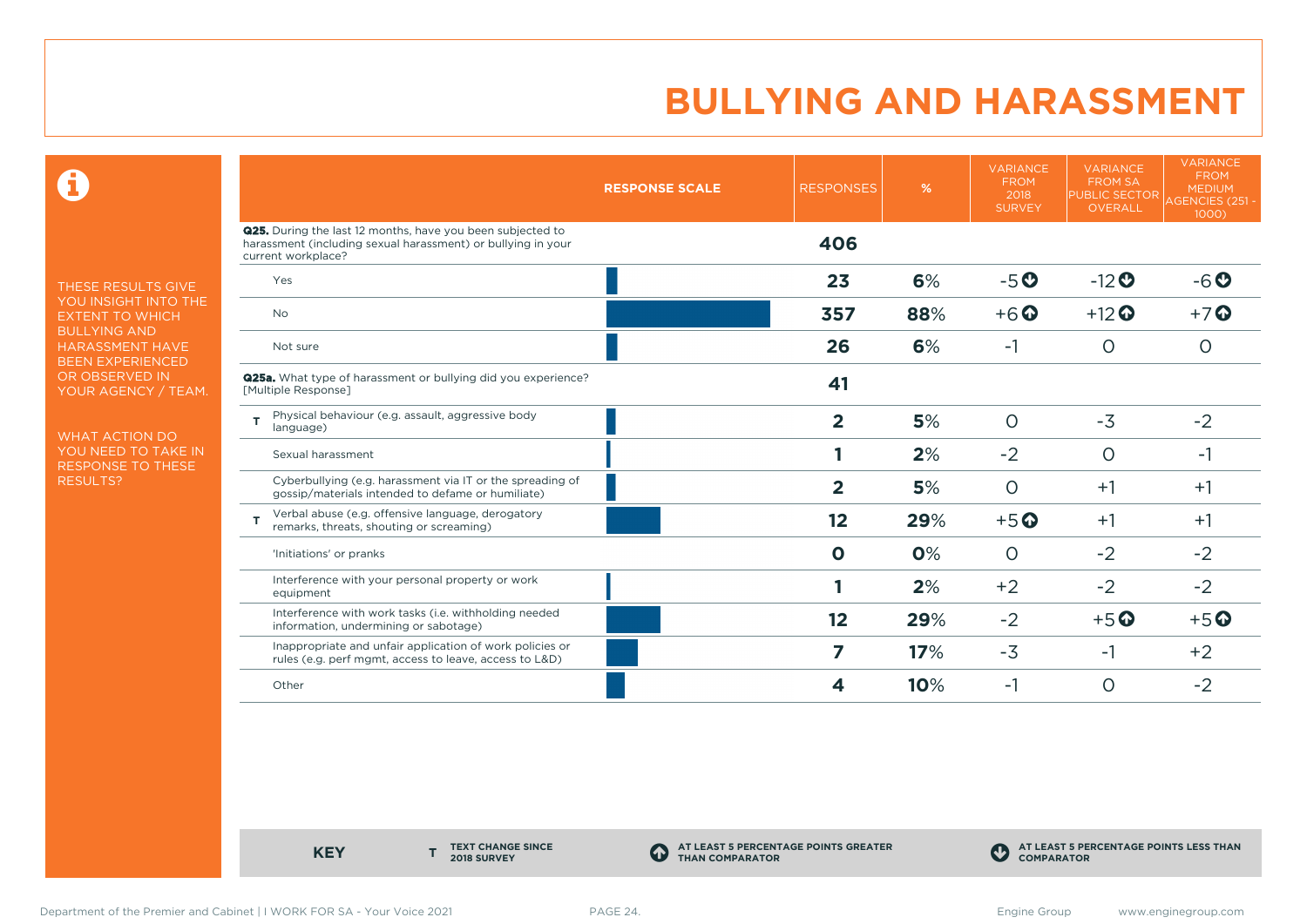$\mathbf \Theta$ 

THESE RESULTS GIVE YOU INSIGHT INTO THE EXTENT TO WHICH BULLYING AND HARASSMENT HAVE BEEN EXPERIENCED OR OBSERVED IN YOUR AGENCY / TEAM.

WHAT ACTION DO YOU NEED TO TAKE IN RESPONSE TO THESE RESULTS?

|                                                                                  | <b>RESPONSE SCALE</b> | <b>RESPONSES</b> | %   | <b>VARIANCE</b><br><b>FROM</b><br>2018<br><b>SURVEY</b> | <b>VARIANCE</b><br><b>FROM SA</b><br><b>PUBLIC SECTOR</b><br><b>OVERALL</b> | <b>VARIANCE</b><br><b>FROM</b><br><b>MEDIUM</b><br>AGENCIES (251 -<br>1000) |
|----------------------------------------------------------------------------------|-----------------------|------------------|-----|---------------------------------------------------------|-----------------------------------------------------------------------------|-----------------------------------------------------------------------------|
| Q25b. Who was responsible for the harassment or bullying?<br>[Multiple Response] |                       | 33               |     |                                                         |                                                                             |                                                                             |
| Someone more junior than you                                                     |                       |                  | 3%  | $-3$                                                    | $-4$                                                                        | $-2$                                                                        |
| Client, customer or stakeholder                                                  |                       | $\mathbf 0$      | 0%  | $-23o$                                                  | $-6o$                                                                       | $-5o$                                                                       |
| T Co-worker                                                                      |                       | $\boldsymbol{9}$ | 27% | $+5$ <sup>O</sup>                                       | $+1$                                                                        | $+1$                                                                        |
| A group of co-workers                                                            |                       | 3                | 9%  | $-23$ <sup>O</sup>                                      | $+1$                                                                        | $+2$                                                                        |
| Contractor                                                                       |                       |                  | 3%  | $\circ$                                                 | $+2$                                                                        | $+2$                                                                        |
| Consultant/service provider                                                      |                       | $\mathbf{o}$     | 0%  | $-6o$                                                   | $-1$                                                                        | $\circ$                                                                     |
| Representative of another South Australian Public Sector<br>agency               |                       | $\mathbf 0$      | 0%  | $\circ$                                                 | $-1$                                                                        | -1                                                                          |
| Your current manager                                                             |                       | 7                | 21% | $+21$ <sup><math>\odot</math></sup>                     | $+4$                                                                        | $+3$                                                                        |
| A previous manager                                                               |                       | 4                | 12% | $+12$ <sup>O</sup>                                      | $+2$                                                                        | $\circ$                                                                     |
| Someone more senior than you (other than your<br>manager)                        |                       | 7                | 21% | $+21$ <sup><math>\odot</math></sup>                     | $-1$                                                                        | $-2$                                                                        |
| Minister or ministerial adviser                                                  |                       | $\mathbf{o}$     | 0%  | $-6o$                                                   | $\circ$                                                                     | $\circ$                                                                     |
| Unknown                                                                          |                       |                  | 3%  | $+3$                                                    | $+2$                                                                        | $+2$                                                                        |

**KEY** 

**TEXT CHANGE SINCE 2018 SURVEY**

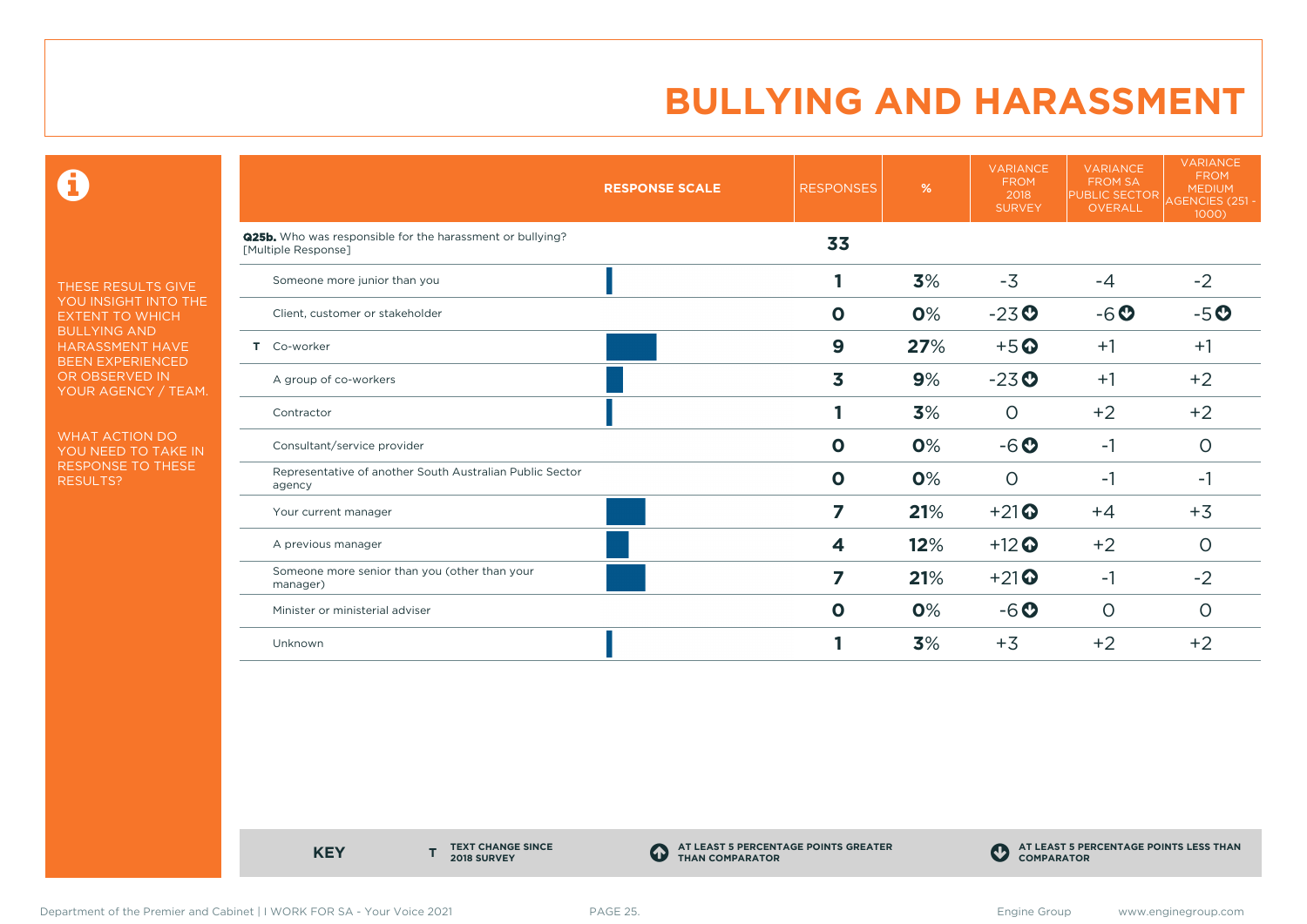$\mathbf \Theta$ 

THESE RESULTS GIVE YOU INSIGHT INTO THE EXTENT TO WHICH BULLYING AND HARASSMENT HAVE BEEN EXPERIENCED OR OBSERVED IN YOUR AGENCY / TEAM.

WHAT ACTION DO YOU NEED TO TAKE IN RESPONSE TO THESE RESULTS?

|                                                                                                          | <b>RESPONSE SCALE</b> | <b>RESPONSES</b> | %   | <b>VARIANCE</b><br><b>FROM</b><br>2018<br><b>SURVEY</b> | <b>VARIANCE</b><br><b>FROM SA</b><br><b>PUBLIC SECTOR</b><br>OVERALL | <b>VARIANCE</b><br><b>FROM</b><br><b>MEDIUM</b><br>AGENCIES (251 -<br>1000) |
|----------------------------------------------------------------------------------------------------------|-----------------------|------------------|-----|---------------------------------------------------------|----------------------------------------------------------------------|-----------------------------------------------------------------------------|
| Q25c. What did you do in response to the bullying and<br>harassment you experienced? [Multiple Response] |                       | 51               |     |                                                         |                                                                      |                                                                             |
| Lodged an internal grievance or complaint                                                                |                       | $\overline{2}$   | 4%  |                                                         | $-4$                                                                 | $-4$                                                                        |
| Lodged an external complaint (e.g. with the Equal<br>Opportunity Commission, SafeWork SA or the ICAC)    |                       | $\Omega$         | 0%  |                                                         | $-1$                                                                 | -1                                                                          |
| Took leave                                                                                               |                       | 5                | 10% |                                                         | $\Omega$                                                             | ∩                                                                           |
| Submitted a workers compensation claim                                                                   |                       | $\mathbf{o}$     | 0%  |                                                         | $-1$                                                                 | -1                                                                          |
| Left the role/team/agency                                                                                |                       |                  | 2%  |                                                         | $-2$                                                                 | $-1$                                                                        |
| Accessed counselling through the agency's Employee<br>Assistance Program (EAP)                           |                       | 5                | 10% |                                                         | $+3$                                                                 | $+3$                                                                        |
| Accessed professional help (other than EAP)                                                              |                       | 4                | 8%  |                                                         | 0                                                                    | -1                                                                          |
| Sought support from my manager                                                                           |                       | 8                | 16% |                                                         | -1                                                                   | $-3$                                                                        |
| Sought support from a colleague                                                                          |                       | 10               | 20% |                                                         | $-2$                                                                 | $+1$                                                                        |
| Approached the person and asked them to stop                                                             |                       | 8                | 16% |                                                         | $+6$ $\odot$                                                         | $+7$ $\odot$                                                                |
| Nothing                                                                                                  |                       | 6                | 12% |                                                         | $+3$                                                                 | $+2$                                                                        |
| Other                                                                                                    |                       | 2                | 4%  |                                                         | $-3$                                                                 | $-2$                                                                        |

**KEY C** 

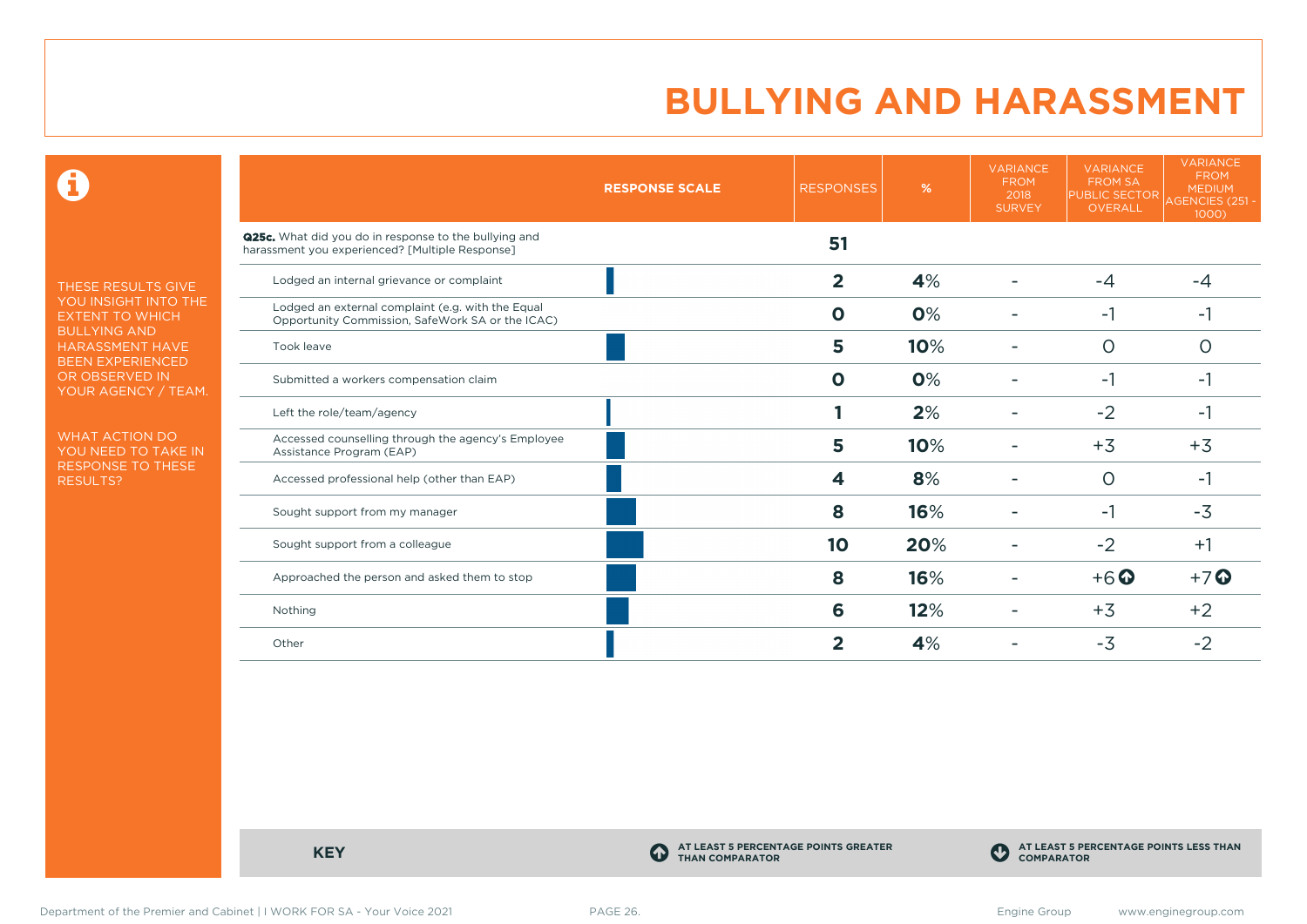VARIANCE

VARIANCE

VARIANCE

 $\mathbf \Theta$ 

|                                                                          |                                                                | <b>RESPONSE SCALE</b>                                             | <b>RESPONSES</b> | $\%$ | . <i>.</i><br><b>FROM</b><br>2018<br><b>SURVEY</b> | <b>FROM SA</b><br><b>PUBLIC SECTOR</b><br>OVERALL | <b>FROM</b><br><b>MEDIUM</b><br>AGENCIES (251 -<br>1000 |  |  |  |
|--------------------------------------------------------------------------|----------------------------------------------------------------|-------------------------------------------------------------------|------------------|------|----------------------------------------------------|---------------------------------------------------|---------------------------------------------------------|--|--|--|
|                                                                          | <b>Q25d.</b> Was your complaint resolved to your satisfaction? |                                                                   |                  |      |                                                    |                                                   |                                                         |  |  |  |
| THESE RESULTS GIVE                                                       | Yes                                                            | The data for this question has been hidden for anonymity reasons. |                  |      |                                                    |                                                   |                                                         |  |  |  |
| YOU INSIGHT INTO THE<br><b>EXTENT TO WHICH</b>                           | <b>No</b>                                                      | The data for this question has been hidden for anonymity reasons. |                  |      |                                                    |                                                   |                                                         |  |  |  |
| <b>BULLYING AND</b><br><b>HARASSMENT HAVE</b><br><b>BEEN EXPERIENCED</b> | Unsure                                                         | The data for this question has been hidden for anonymity reasons. |                  |      |                                                    |                                                   |                                                         |  |  |  |
| OR OBSERVED IN<br>YOUR AGENCY / TEAM.                                    | The complaint is still being processed                         | The data for this question has been hidden for anonymity reasons. |                  |      |                                                    |                                                   |                                                         |  |  |  |

WHAT ACTION DO YOU NEED TO TAKE IN RESPONSE TO THESE RESULTS?

**KEY C** 

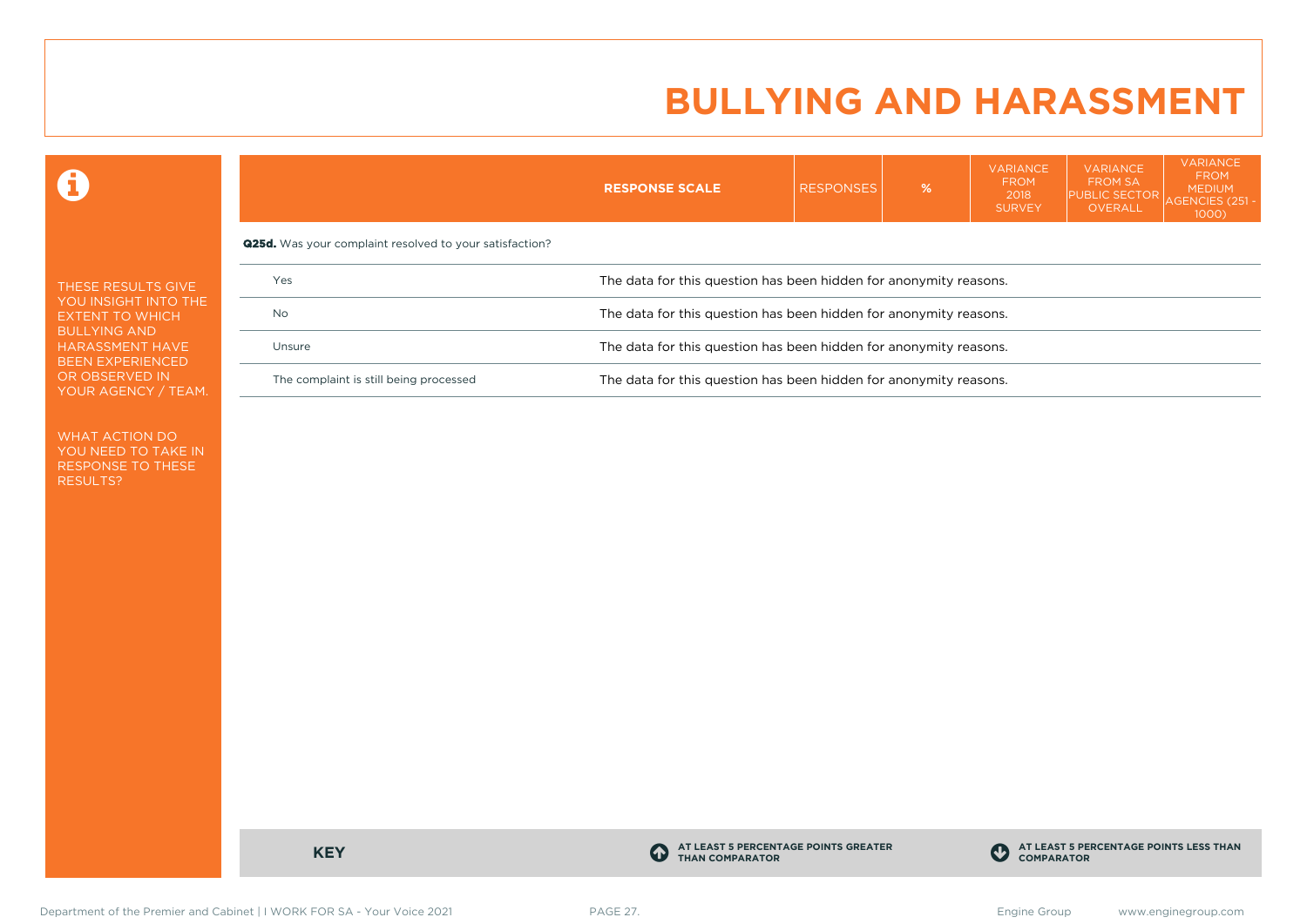$\mathbf \Theta$ 

THESE RESULTS GIVE YOU INSIGHT INTO THE EXTENT TO WHICH BULLYING AND HARASSMENT HAVE BEEN EXPERIENCED OR OBSERVED IN YOUR AGENCY / TEAM.

WHAT ACTION DO YOU NEED TO TAKE IN RESPONSE TO THESE RESULTS?

|                                                               | <b>RESPONSE SCALE</b> | <b>RESPONSES</b> | %   | <b>VARIANCE</b><br><b>FROM</b><br>2018<br><b>SURVEY</b> | <b>VARIANCE</b><br><b>FROM SA</b><br><b>PUBLIC SECTOR</b><br>OVERALL | <b>VARIANCE</b><br><b>FROM</b><br><b>MEDIUM</b><br>AGENCIES (251 -<br>1000) |
|---------------------------------------------------------------|-----------------------|------------------|-----|---------------------------------------------------------|----------------------------------------------------------------------|-----------------------------------------------------------------------------|
| <b>Q25e.</b> Why did you not lodge one? [Multiple Response]   |                       | 64               |     |                                                         |                                                                      |                                                                             |
| The matter was resolved informally                            |                       |                  | 2%  |                                                         | $-3$                                                                 | $-2$                                                                        |
| It could affect my career                                     |                       | 13               | 20% |                                                         | $+6$ <sup>O</sup>                                                    | $+6$ $\odot$                                                                |
| It could affect my working relationships                      |                       | 1 <sub>3</sub>   | 20% |                                                         | $+2$                                                                 | $+2$                                                                        |
| Managers accepted the behaviour                               |                       | 3                | 5%  |                                                         | $-5o$                                                                | $-6o$                                                                       |
| I did not trust that action would be taken                    |                       | 13               | 20% |                                                         | $\circ$                                                              | $+1$                                                                        |
| I didn't think anyone would believe me                        |                       | $\overline{2}$   | 3%  |                                                         | $-1$                                                                 | -1                                                                          |
| I did not have enough evidence                                |                       | 4                | 6%  |                                                         | $+1$                                                                 | $+1$                                                                        |
| I did not think the harassment/bullying was serious<br>enough |                       | 5                | 8%  |                                                         | $+2$                                                                 | $+1$                                                                        |
| I did not know how to report it                               |                       | 5                | 8%  |                                                         | $+4$                                                                 | $+4$                                                                        |
| I thought the reporting process was too difficult             |                       | $\mathbf 0$      | 0%  |                                                         | $-4$                                                                 | $-4$                                                                        |
| I thought that action would be too slow                       |                       |                  | 2%  |                                                         | $-2$                                                                 | -1                                                                          |
| Other                                                         |                       | 4                | 6%  |                                                         | $\circ$                                                              | $-2$                                                                        |

**KEY C** 

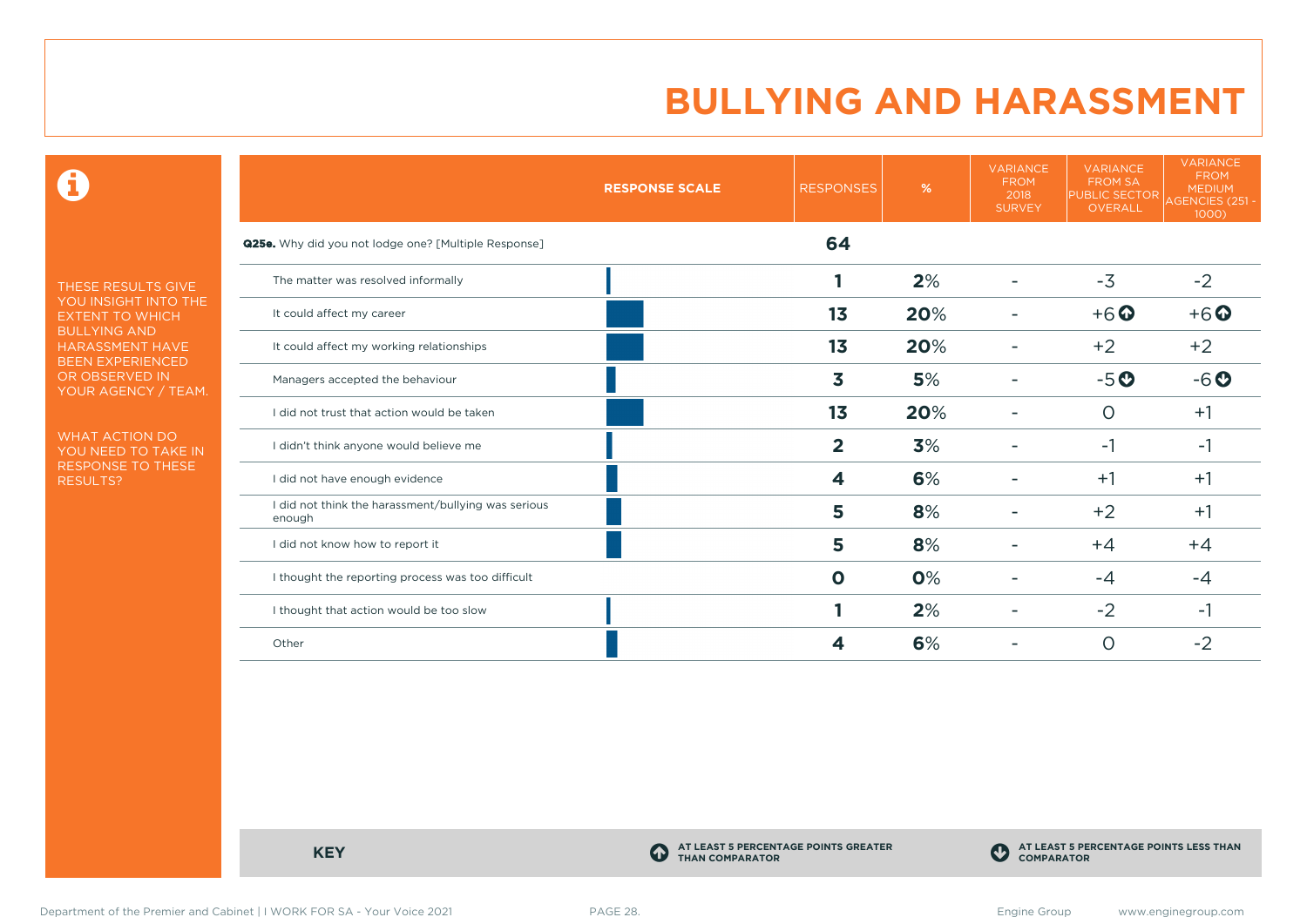# **DISCRIMINATION**

 $\mathbf \Theta$ 

THESE RESULTS GIVE YOU INSIGHT INTO EXPERIENCES OF DISCRIMINATION IN THIS AGENCY / TEAM

WHAT ACTION DO YOU NEED TO TAKE IN RESPONSE TO THESE RESULTS?

|                                                                                                                             | <b>RESPONSE SCALE</b> | <b>RESPONSES</b> | $\frac{9}{6}$ | <b>VARIANCE</b><br><b>FROM</b><br>2018<br><b>SURVEY</b> | <b>VARIANCE</b><br><b>FROM SA</b><br><b>PUBLIC SECTOR</b><br><b>OVERALL</b> | <b>VARIANCE</b><br><b>FROM</b><br><b>MEDIUM</b><br><b>AGENCIES (251)</b><br>$1000$ ) |
|-----------------------------------------------------------------------------------------------------------------------------|-----------------------|------------------|---------------|---------------------------------------------------------|-----------------------------------------------------------------------------|--------------------------------------------------------------------------------------|
| <b>Q26.</b> During the last 12 months, in your current agency, have you<br>personally experienced workplace discrimination? |                       | 406              |               |                                                         |                                                                             |                                                                                      |
| <b>No</b>                                                                                                                   |                       | 367              | 90%           |                                                         | $+9$ $\odot$                                                                | $+6$ $\odot$                                                                         |
| Yes, from people in my agency                                                                                               |                       | 9                | 2%            |                                                         | $-7o$                                                                       | -4                                                                                   |
| Yes, from people outside my agency                                                                                          |                       | 2                | 0%            |                                                         | - 1                                                                         | $\sim$                                                                               |
| Don't know                                                                                                                  |                       | 28               | 7%            |                                                         | - 1                                                                         | ۰                                                                                    |

**KEY C** 

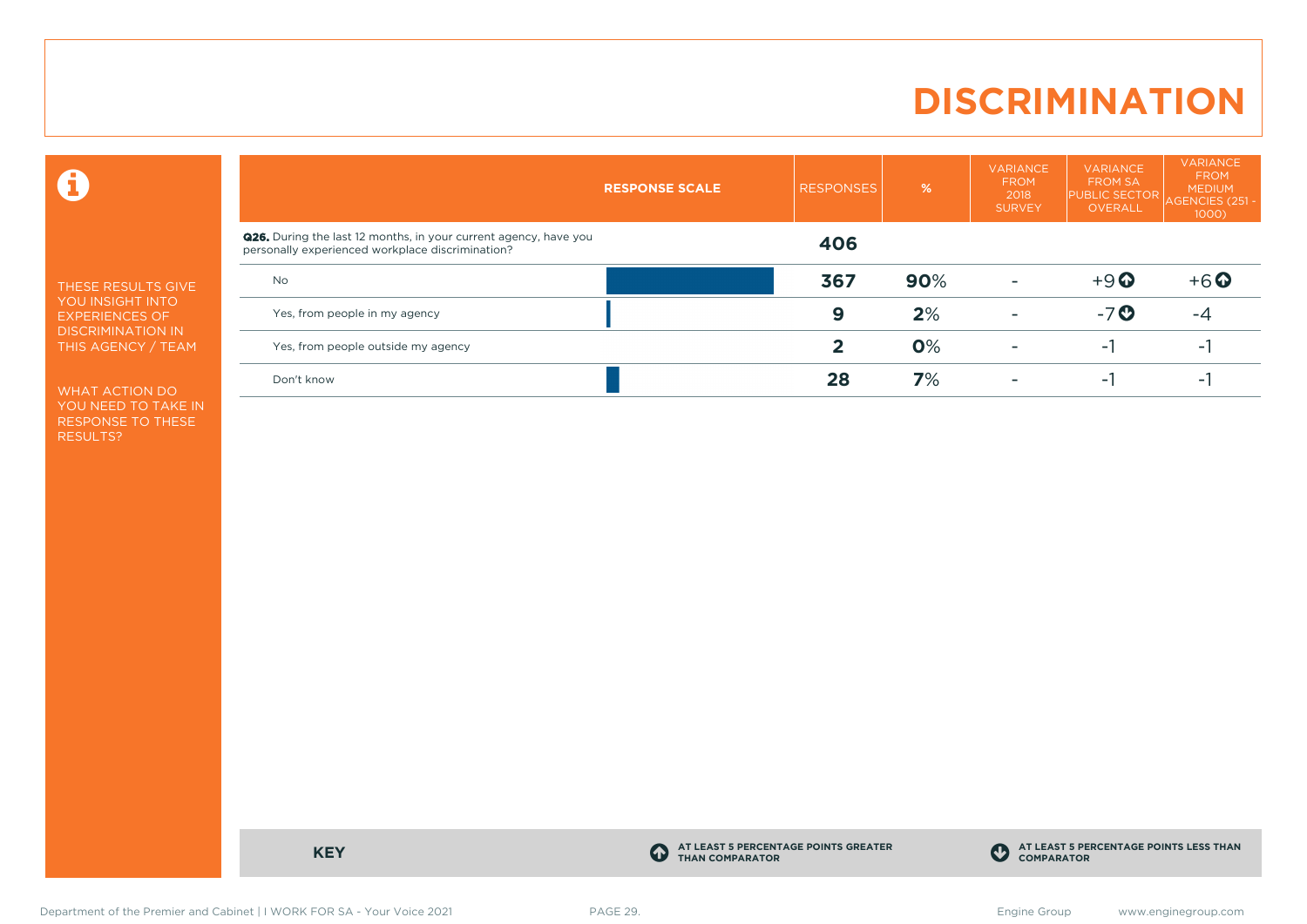# **DISCRIMINATION**

 $\mathbf \Theta$ 

THESE RESULTS GIVE YOU INSIGHT INTO EXPERIENCES OF DISCRIMINATION IN THIS AGENCY / TEAM

WHAT ACTION DO YOU NEED TO TAKE IN RESPONSE TO THESE RESULTS?

|                                                                                   | <b>RESPONSE SCALE</b> | <b>RESPONSES</b>        | $\%$ | <b>VARIANCE</b><br><b>FROM</b><br>2018<br><b>SURVEY</b> | <b>VARIANCE</b><br><b>FROM SA</b><br><b>PUBLIC SECTOR</b><br>OVERALL | <b>VARIANCE</b><br><b>FROM</b><br><b>MEDIUM</b><br>AGENCIES (251 -<br>1000) |
|-----------------------------------------------------------------------------------|-----------------------|-------------------------|------|---------------------------------------------------------|----------------------------------------------------------------------|-----------------------------------------------------------------------------|
| Q26a. What was the type of discrimination you experienced?<br>[Multiple Response] |                       | 17                      |      |                                                         |                                                                      |                                                                             |
| Age                                                                               |                       | $\overline{\mathbf{2}}$ | 12%  | $\blacksquare$                                          | $-3$                                                                 | $-1$                                                                        |
| Breastfeeding                                                                     |                       | $\mathbf 0$             | 0%   | ۰                                                       | $\circ$                                                              | $\circ$                                                                     |
| Caring responsibilities                                                           |                       | 1                       | 6%   | $\overline{\phantom{a}}$                                | $\circ$                                                              | $+1$                                                                        |
| Disability/impairment                                                             |                       | $\mathbf 0$             | 0%   | ۰                                                       | $-4$                                                                 | $-4$                                                                        |
| Gender identity/gender history                                                    |                       | 1                       | 6%   | ۰                                                       | $+1$                                                                 | $+1$                                                                        |
| Marital status                                                                    |                       | $\mathbf 0$             | 0%   | ÷.                                                      | $-2$                                                                 | $-1$                                                                        |
| Part-time work status                                                             |                       | $\overline{\mathbf{3}}$ | 18%  | $\overline{\phantom{0}}$                                | $+9$ <sup><math>\odot</math></sup>                                   | $+10$ <sup>O</sup>                                                          |
| Political conviction including trade union activity                               |                       | $\mathbf 0$             | 0%   | $\overline{\phantom{a}}$                                | $-2$                                                                 | $-1$                                                                        |
| Pregnancy including maternity/paternity leave status                              |                       | $\overline{2}$          | 12%  | ۰                                                       | $+10$                                                                | $+10$                                                                       |
| Race/cultural background                                                          |                       | $\overline{2}$          | 12%  | $\overline{\phantom{0}}$                                | $-2$                                                                 | $\circ$                                                                     |
| Religious conviction                                                              |                       | $\mathbf 0$             | 0%   | $\overline{\phantom{a}}$                                | $-1$                                                                 | $-1$                                                                        |
| Sex                                                                               |                       | $\overline{2}$          | 12%  | ۰                                                       | $+4$                                                                 | $-1$                                                                        |
| Sexual orientation                                                                |                       | $\mathbf 0$             | 0%   | ÷                                                       | $-2$                                                                 | $-1$                                                                        |
| Work from home/remote status                                                      |                       | $\overline{\mathbf{3}}$ | 18%  | $\overline{\phantom{a}}$                                | $+11$ <sup>O</sup>                                                   | $+8$ <sup>O</sup>                                                           |
| Physical health/mental health challenges (not defined as a<br>disability)         |                       | $\mathbf 0$             | 0%   | ۰                                                       | $-10$                                                                | $-9O$                                                                       |
| Other                                                                             |                       | 1                       | 6%   | ۰                                                       | $-10$                                                                | $-13$ <sup>O</sup>                                                          |

**KEY C** 

**AT LEAST 5 PERCENTAGE POINTS GREATER THAN COMPARATOR**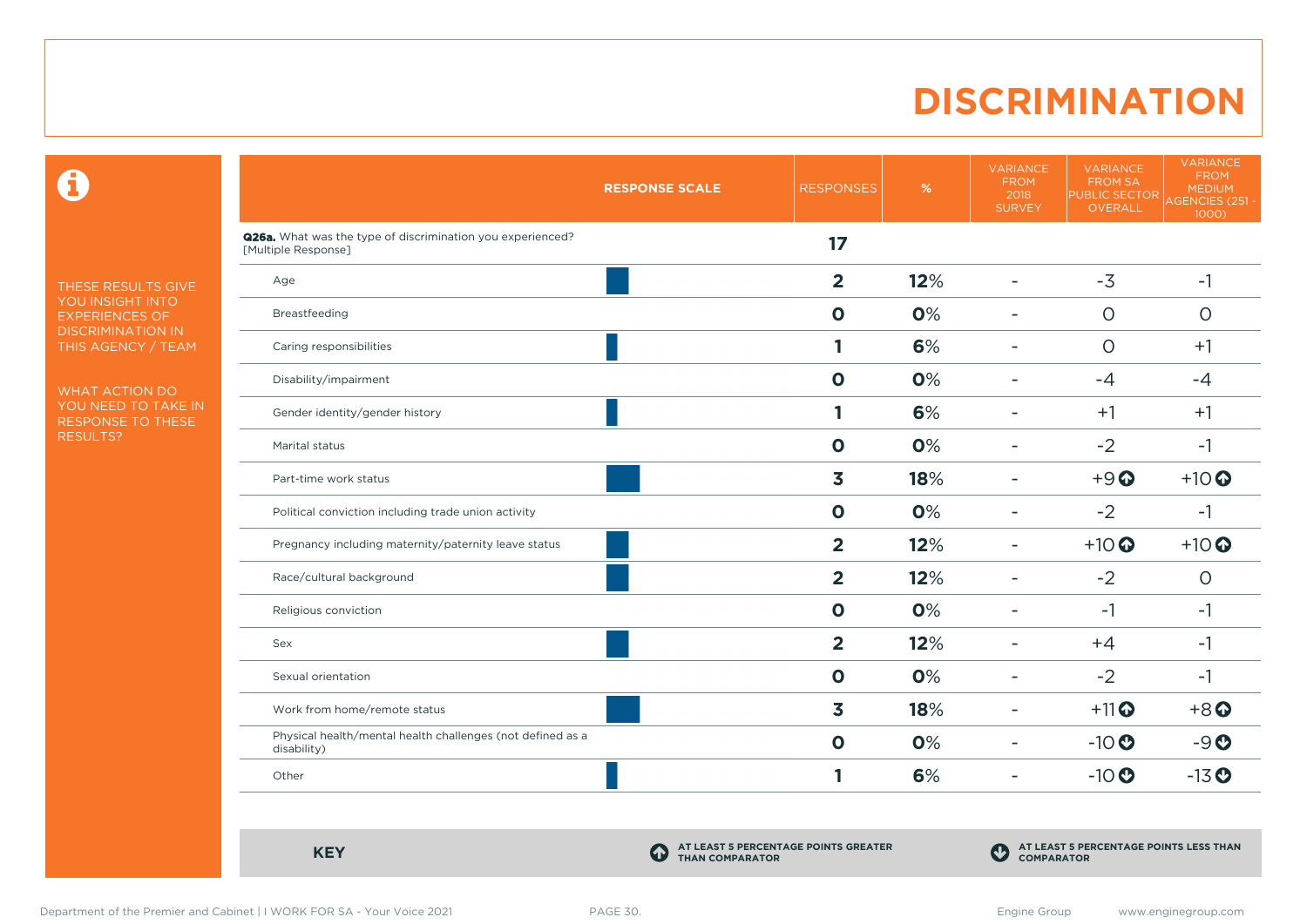# **APPENDIX A: METHODOLOLOGY**

#### SURVEY TIMEFRAME

This report contains results for the I WORK FOR SA - Your Voice Survey 2021, which was open from 27 April to 28 May 2021.

#### INDEX CALCULATIONS

Where questions have been grouped together to form an index for example Enabling High Performance, this has been calculated by adding the positive scores of all items in the group, and then dividing by the total number of respondents across all questions in the group to create a % positive average figure. For ease of reporting this figure has been rounded. Please note this does not apply to the Engagement Index which has been calculated using the method outlined below.

#### EMPLOYEE ENGAGEMENT INDEX

Scores are assigned to each of the question responses in the index (100% Strongly agree, 75% Agree, 50% Neither agree nor disagree, 25% Disagree, and 0% Strongly disagree). Once the scores are added together these are then divided by the number of respondents to create an average % positive. For ease of reporting this figure has been rounded.

### KEY DRIVER ANALYSIS

Experience tells us that a successful response to survey results requires focus on key priorities. Key driver analysis (KDA) helps identify these priority areas. Statistical techniques including factor and regression analysis identifies the factors (groups of questions) and individual questions with the strongest influence on your engagement index.

Firstly, factor analysis identifies patterns in the survey questions, allowing us to see if a group of questions are measuring the same underlying characteristic(s) (i.e. they belong to the same survey theme). This statistical technique assumes that when questions are answered in a similar way, the employee is thinking about the same underlying theme.

Regression analysis is then used to identify questions most likely to influence and drive employee engagement within each theme. This is achieved by developing a statistical model which determines the importance ('weight') of each question on engagement. These weights are used to identify which questions have the most impact on engagement. Once we know the highest impacting factors, to simplify reporting we take the highest impacting questions from the top factors to determine 5 key driver questions.

In order to assist smaller organisations and teams to obtain a set of priorities or 'key drivers' we also use local driver analysis (LDA). This is an automated technique which uses correlation analysis to explore the relationship between the survey questions and engagement. Correlation will rank survey questions, and the top 5 are reported as 'key drivers'. Where a team has less than 20 respondents' drivers are inherited from the parent unit.